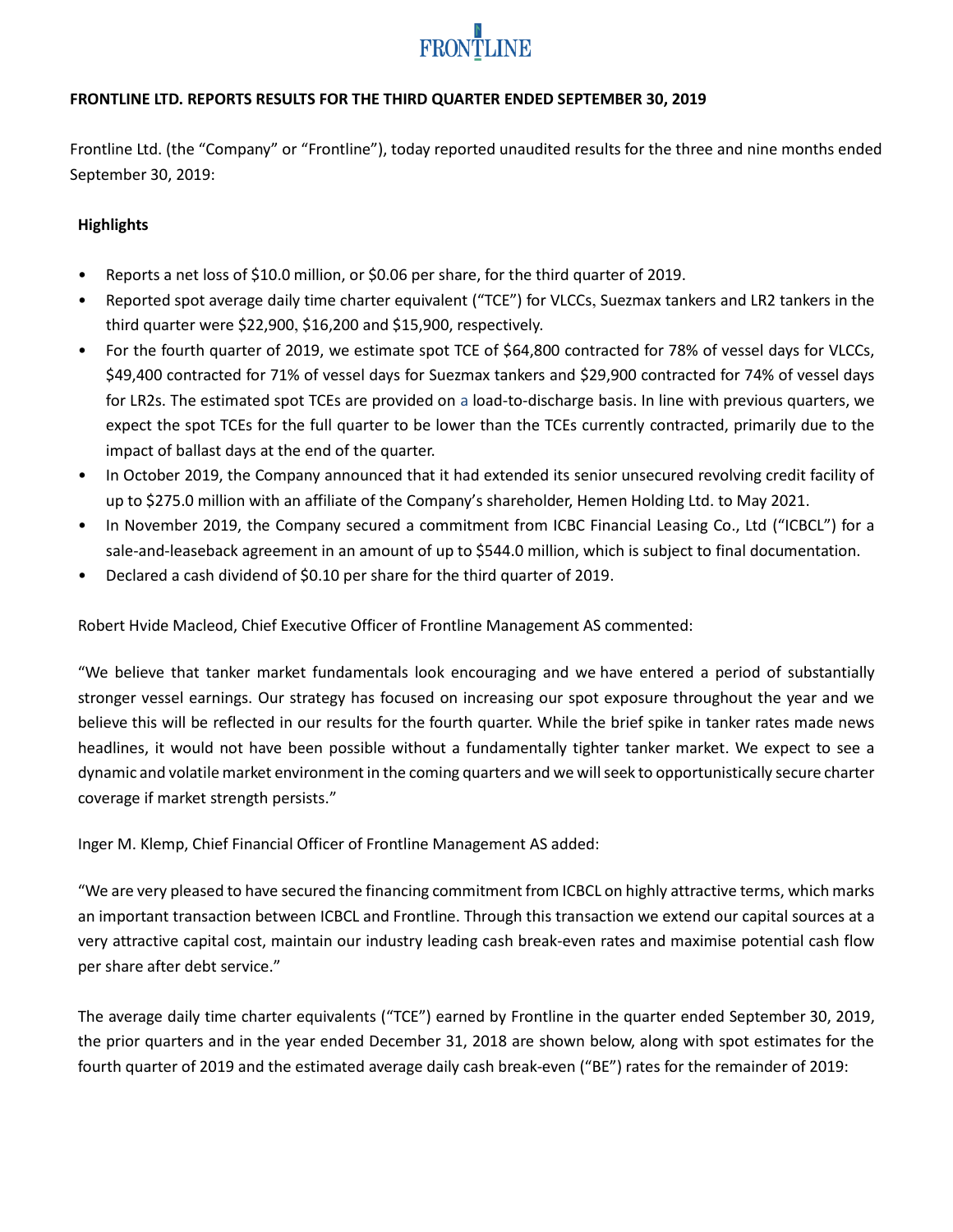# **Average daily time charter equivalents ("TCEs")**

|                 |         |         |         |        |           |         | Estimated  |
|-----------------|---------|---------|---------|--------|-----------|---------|------------|
|                 |         |         |         |        |           |         | average    |
|                 |         |         |         |        | Spot      | %       | daily cash |
| $(5$ per day)   |         |         | Spot    |        | estimates | covered | BE rates   |
|                 | Q3 2019 | Q2 2019 | Q1 2019 | 2018   | Q4 2019   |         | 2019       |
| <b>VLCC</b>     | 22,900  | 25,600  | 35,700  | 18,300 | 64,800    | 78%     | 23,400     |
| <b>SMAX</b>     | 16,200  | 16,200  | 28,200  | 17,300 | 49,400    | 71%     | 21,100     |
| LR <sub>2</sub> | 15,900  | 18,100  | 24,000  | 14,900 | 29,900    | 74%     | 16,100     |

The estimated average daily cash break-even rates are the daily TCE rates the vessels must earn in order to cover operating expenses including dry docks, repayments of loans, interest on loans, bareboat hire, time charter hire and net general and administrative expenses.

Spot estimates are provided on a load-to-discharge basis. The rates quoted are for days currently contracted. The actual rates to be earned in the fourth quarter of 2019 will therefore depend on the number of additional days that we can contract, and more importantly the number of additional days that each vessel is laden. Therefore, a high number of ballast days at the end of the quarter will limit the amount of additional revenues to be booked on a load to discharge basis. Furthermore, when a vessel remains uncontracted at the end of the quarter, the Company will recognize any costs during the uncontracted days up until the period end, whereas if a vessel is contracted, then certain costs can be deferred and recognized over the load-to-discharge period.

For example, on August 27, 2019 the Company disclosed that spot TCE of \$28,000 per day had been contracted for 83% of vessel days for our VLCCs. The number of ballast days at the end of the third quarter was higher than the uncontracted days on August 27, 2019 and no additional revenues were booked. Furthermore, due to the number of uncontracted days at the end of the period, costs have been recognized for those days. This resulted in a lower TCE per day by the end of the third quarter.

The load-to-discharge basis of accounting results in revenues being recognized over fewer days, but at a higher rate for those days. Over the life of a voyage there is no difference in the total revenues and costs to be recognized.

When expressing TCE per day for the third quarter of 2019, the Company uses the total available days for the quarter and not just the number of days the vessel is laden.

#### **The Fleet**

As of September 30, 2019, the Company's fleet consisted of 71 vessels, with an aggregate capacity of approximately 13.5 million DWT:

- (i) 48 vessels owned by the Company (14 VLCCs, 16 Suezmax tankers, 18 LR2/Aframax tankers);
- (ii) three VLCCs that are under finance leases;
- (iii) 10 Suezmax tankers to be acquired under the Sale and Purchase Agreement ("the SPA") with Trafigura Maritime Logistics ("TML"), a wholly owned subsidiary of Trafigura Group Pte Ltd. ("Trafigura"), of which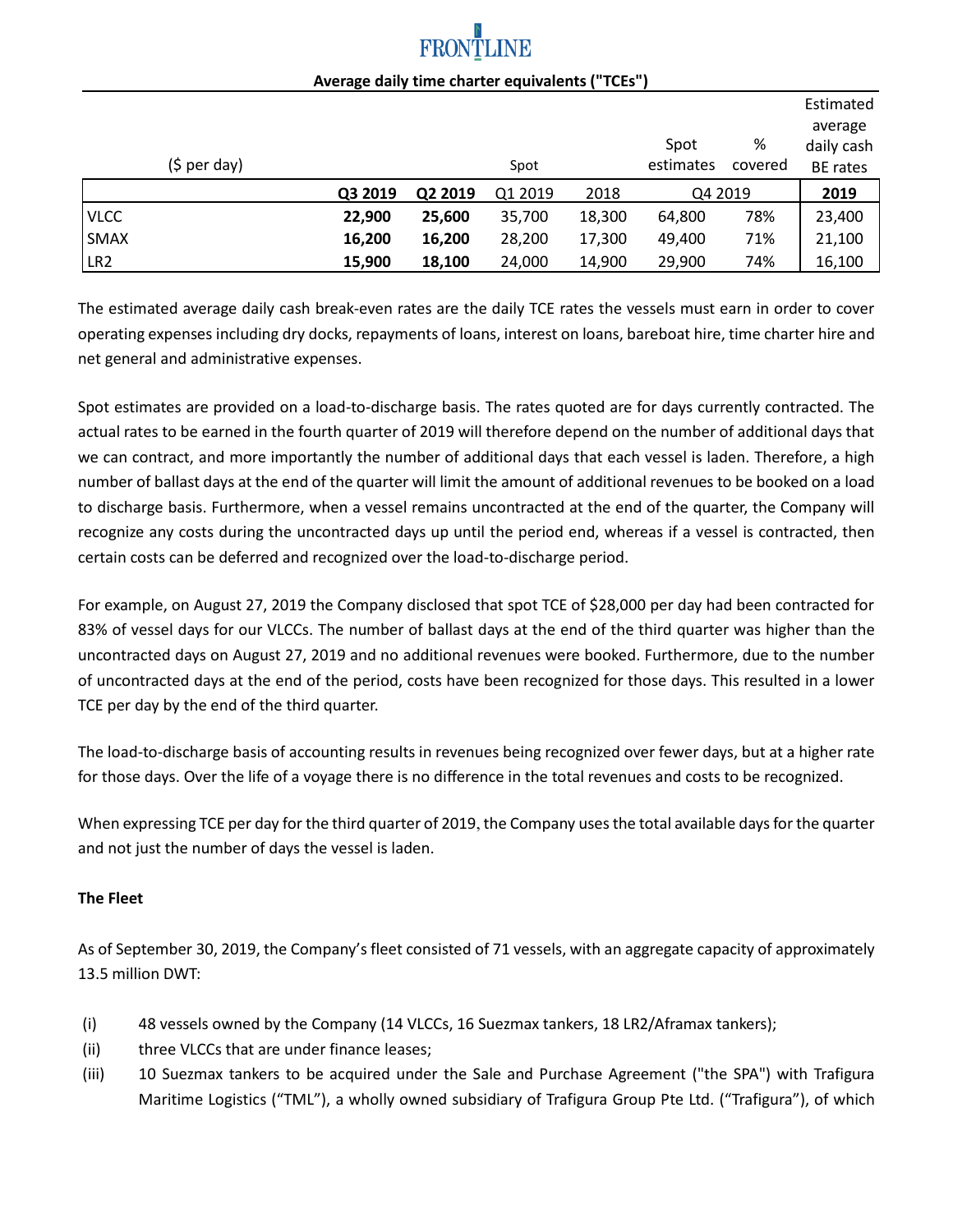

five are currently recorded under finance leases and five will be recorded on closing of the Acquisition (as defined below);

- (iv) one VLCC that is recorded as an investment in finance lease;
- (v) two vessels chartered in from an unrelated third party; and
- (vi) seven vessels that are under the Company's commercial management (three VLCCs, two Suezmax tankers, and two Aframax oil tankers)

As of September 30, 2019, the Company had entered into fixed rate time charter-out contracts for one LR2 tanker and three Suezmax tankers with expiry in Q1 2020 at average rates of \$19,500 per day, \$23,750 per day and \$17,000 each per day plus profit split, respectively. Frontline had also agreed to charter five of the 10 Suezmax tankers to be acquired under the SPA back to a subsidiary of Trafigura on three year time charters at a daily base rate of \$28,400 with a 50% profit share above the base rate. The time-charter revenues, net of charter-hire expense, for the five vessels chartered back to Trafigura have been recorded as a reduction in the acquisition costs of the 10 vessels acquired under the SPA. Until closing of the transaction, revenues from these time charters, net of expenses, will not be reflected in our earnings. See note 4 to our condensed consolidated financial statements.

In May 2019, the Company entered into an agreement to purchase a scrubber-equipped Suezmax tanker resale under construction at Hyundai Samho Heavy Industries ("HSHI"), due for delivery in April 2020, at a cost of \$65.4 million.

In June 2019, the Company entered into an agreement to purchase a scrubber-equipped VLCC resale under construction at HSHI, expected to be delivered in May 2020, at a cost of \$92.5 million.

In June 2019, the Company ordered two LR2 newbuildings from Shanghai Waigaoqiao Shipbuilding Co. Ltd. ("SWS"), China, expected to be delivered in January and March 2021 at a cost of \$46.7 million each.

In August 2019, the Company entered into the SPA with Trafigura to acquire 10 Suezmax tankers built in 2019 through the acquisition of a special purpose vehicle, which holds the vessels (the "Acquisition").

The Acquisition consideration consists of (i) 16,035,856 ordinary shares in Frontline at an agreed price of \$8.00 per share that were issued upon signing; and (ii) a cash amount ranging from \$538.2 million to \$544.9 million, payable upon the closing of the Acquisition, which is targeted as soon as practically possible with December 15, 2019 being the earliest and March 15, 2020 being the latest expected date. Frontline has agreed to time charter the 10 vessels from Trafigura until closing of the Acquisition at a daily rate of approximately \$23,000.

#### **Newbuilding Program**

As of September 30, 2019, the Company's newbuilding program comprised one Suezmax tanker and one VLCC, which are expected to be delivered in April and May 2020 and two LR2 tankers, which are expected to be delivered in January 2021 and March 2021, respectively.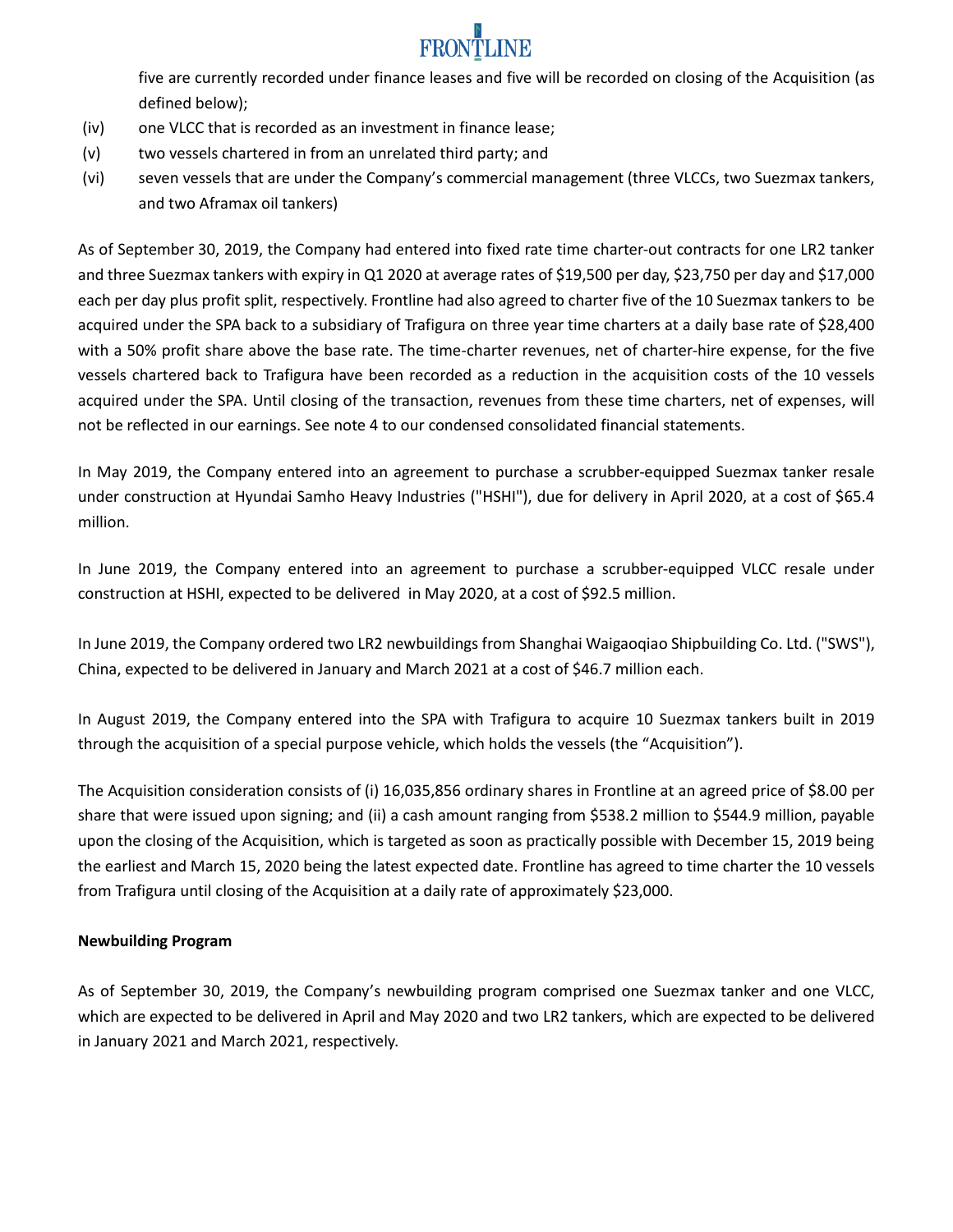

As of September 30, 2019, total instalments of \$29.2 million had been paid and remaining commitments amounted to \$222.0 million, of which we expect \$6.3 million to be paid in 2019, \$150.4 million to be paid in 2020 and \$65.3 million to be paid in 2021.

In October 2019, the Company exercised the options for two additional LR2 newbuildings from SWS, expected to be delivered in October 2021 and January 2022, respectively at a cost of \$46.7 million each.

As of November 26, 2019, Frontline has committed bank financing in place to finance the Suezmax tanker newbuilding and a loan amount of \$42.9 million will be drawn in 2020. The Company is in discussions with banks to finance the VLCC newbuilding and the four LR2 newbuildings and is confident that it will be able to do so on favorable terms.

#### **Financing Update**

In August 2019, an affiliate of Hemen Holding Ltd. provided a guarantee to finance the cash amount of up to \$547.0 million, payable at closing of the Acquisition. The facility matures three years after drawdown, carries a fixed interest rate of 5.5% per annum and has an amortization profile of 17 years. A guarantee fee of 0.625% was payable in the third quarter and an arrangement fee of 0.5% is payable on signing the final loan documentation in the event that the Company draws down on the facility. The commitment expires if financing documentation has not been executed on or before March 15, 2020. Subject to the completion of final documentation of the ICBCL financing arrangement (as described below), the Company will not proceed with this facility.

In October 2019, the Company extended the terms of its senior unsecured revolving credit facility of up to \$275.0 million with an affiliate of Hemen Holding Ltd. by six months to May 2021.

In November 2019, the Company signed a senior secured term loan facility in an amount of up to \$42.9 million with Credit Suisse. The facility matures five years after delivery date and carries an interest rate of LIBOR plus a margin of 190 basis points and has an amortization profile of 18 years. The facility will be used to partially finance the Suezmax tanker resale under construction at HSHI.

In November 2019, the Company secured a commitment from ICBC Financial Leasing Co., Ltd ("ICBCL") for a saleand-leaseback agreement in an amount of up to \$544.0 million, which is subject to execution of final transaction documents to both parties' satisfaction. The lease financing has a tenor of seven years, carries an interest rate of LIBOR plus a margin of 230 basis points and has an amortization profile of 17.8 years. It will finance the cash amount payable upon closing of the 10 Suezmax tankers to be acquired from Trafigura and includes purchase options for Frontline throughout the period with a purchase obligation at the end.

#### **Corporate Update**

In August 2019, the Company and Golden Ocean Group Limited ("GOGL") announced that they have entered into a non-binding term sheet to form a joint venture with Trafigura to establish a leading global supplier of marine fuels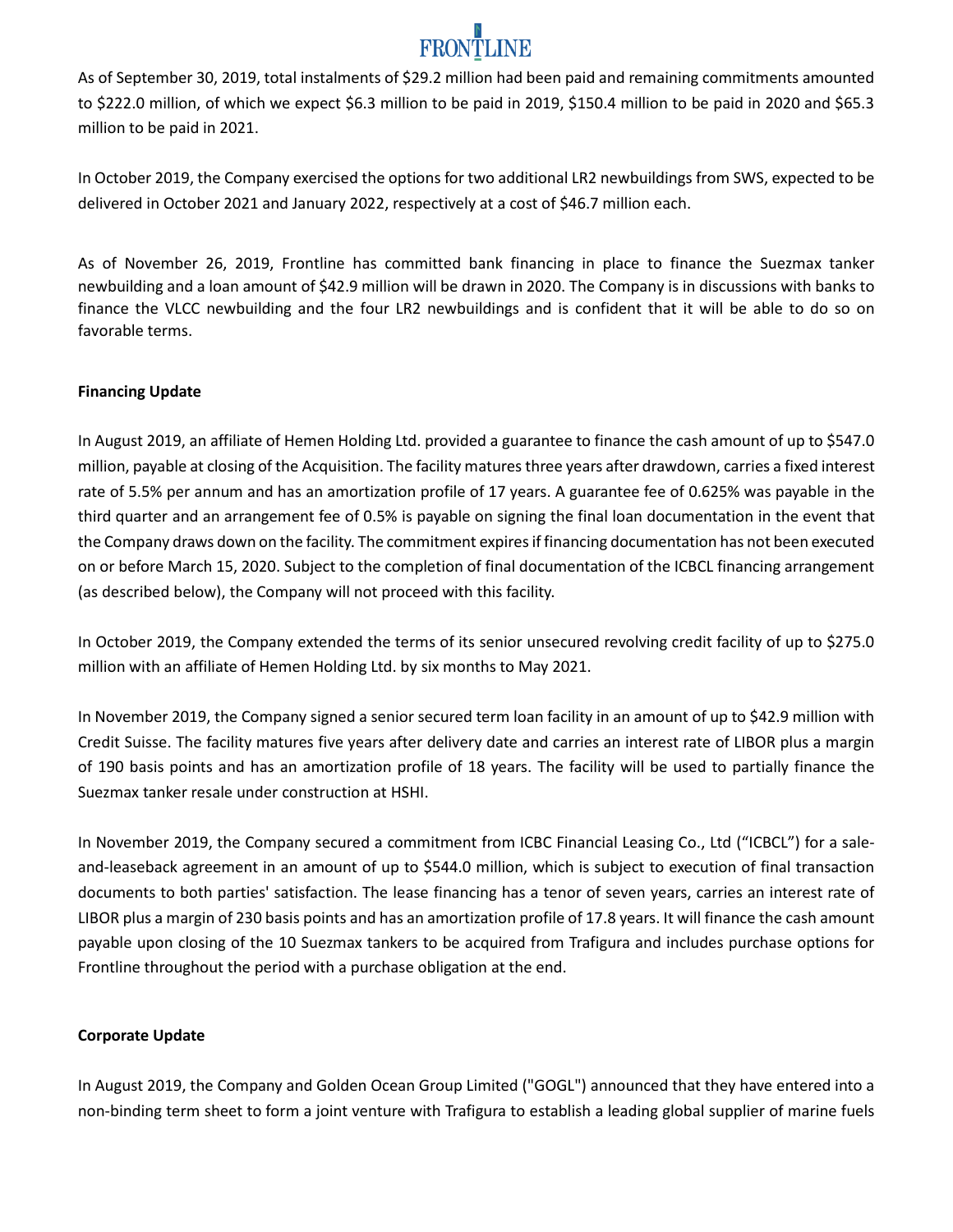(the "JV"). A joint venture agreement was signed in November 2019, at which time, Frontline and GOGL acquired 15 percent and 10 percent interests in the JV, respectively and Trafigura contributed its existing physical bunkering activities to the JV. The JV will commence operations on January 1, 2020 and will act as the exclusive purchaser of marine fuels for Trafigura, Frontline and GOGL, as well as for certain entities affiliated with Hemen Holding Ltd, which is Frontline's and GOGL's largest shareholder.

The Board of Directors has decided to use its discretion and declare a cash dividend of \$0.10 per share for the third quarter of 2019. The record date for the dividend will be December 11, 2019. The ex-dividend date is expected to be December 10, 2019 and the dividend will be paid on or about December 20, 2019.

Based on current market conditions, the Company expects the Board of Directors to announce a dividend for the fourth quarter of 2019, the amount of which is expected to be well in excess of the dividend declared for the third quarter of 2019

The Company had 192,616,032 ordinary shares outstanding as of September 30, 2019. The weighted average number of shares outstanding for the purpose of calculating basic earnings per share for the third quarter was 173,282,069, which excludes 16,035,856 shares issued to Trafigura under the SPA.

#### **Third Quarter 2019 Results**

The Company reports a net loss attributable to the Company of \$10.0 million for the third quarter of 2019 compared with a net income of \$1.1 million in the previous quarter. The net loss attributable to the Company adjusted for certain non-cash items was \$10.1 million for the third quarter of 2019. The non-cash items consisted of a \$0.7 million unrealized gain on marketable securities, a \$2.0 million share of results of FMSI and a loss on derivatives of \$2.6 million.

In June 2019, the Company sold 1.3 million shares of GOGL for proceeds of \$6.6 million. At the same time, the Company entered into a forward contract to repurchase 1.3 million shares of GOGL in September 2019 for \$6.7 million. As partial settlement of the contract, the Company entered into a new forward contract to repurchase the shares in December 2019 for \$7.6 million and received a net cash settlement of \$1.2 million after adjustment for foreign exchange differences. This has been treated as a drawdown of debt.

Reconciliation of net (loss) income attributable to the Company adjusted for certain non-cash items<sup>1</sup>: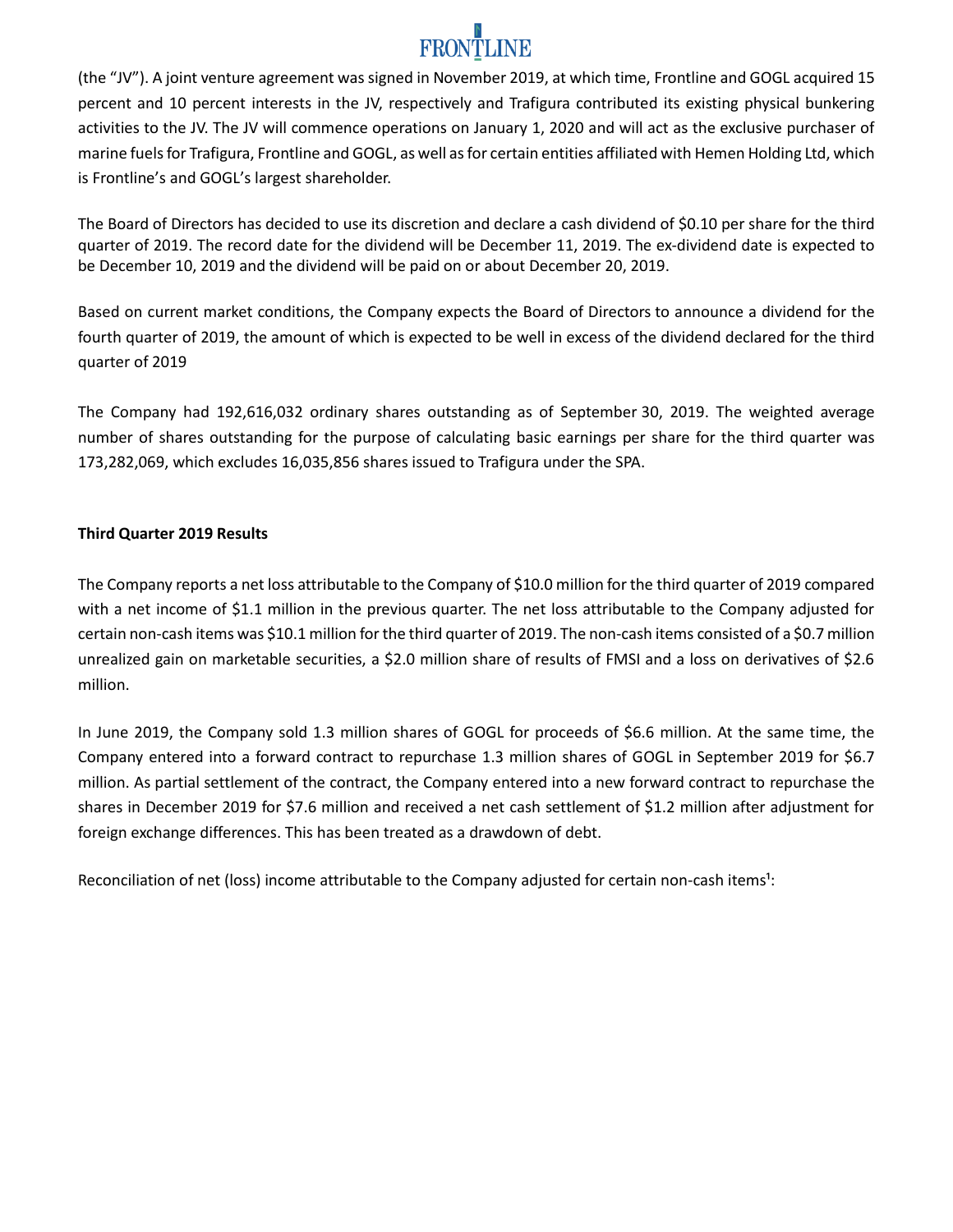

|                                                                   |         |                 |         | <b>Nine</b> | <b>Nine</b>         |
|-------------------------------------------------------------------|---------|-----------------|---------|-------------|---------------------|
|                                                                   |         |                 |         | months      | months              |
|                                                                   |         |                 |         | ended       | ended               |
|                                                                   |         |                 |         |             | September September |
| (in millions of $\zeta$ )                                         | Q3 2019 | Q2 2019 Q1 2019 |         | 30, 2019    | 30, 2018            |
| Net income (loss) attributable to the Company<br>Add back:        | (10.0)  | 1.1             | 40.0    | 31.1        | (34.3)              |
| Loss on termination of vessel lease, net of cash paid             |         |                 |         |             | 5.8                 |
| Unrealised loss on marketable securities                          |         |                 | 1.4     | 1.4         | 0.3                 |
| Loss on derivatives                                               | 2.6     | 5.6             | 4.1     | 12.3        |                     |
| Less:                                                             |         |                 |         |             |                     |
| Gain on derivatives                                               |         |                 |         |             | (9.0)               |
| Unrealised gain on marketable securities                          | (0.7)   | (1.7)           |         | (2.4)       | (2.2)               |
| Share of results of associated company                            | (2.0)   | (0.8)           |         | (2.8)       |                     |
| Release of accrued dry docking costs                              |         |                 |         |             | (2.1)               |
| Gain on sale of shares                                            |         |                 |         |             | (1.0)               |
| Gain on termination of lease                                      |         |                 |         |             | (7.2)               |
| Net income attributable to the Company adjusted for               |         |                 |         |             |                     |
| certain non-cash items                                            | (10.1)  | 4.2             | 45.5    | 39.6        | (49.7)              |
| (in thousands)                                                    |         |                 |         |             |                     |
| Weighted average number of ordinary shares                        | 173,282 | 170,069         | 169,821 | 171,056     | 169,809             |
| (in 5)                                                            |         |                 |         |             |                     |
| Basic earnings (loss) per share                                   | (0.06)  | 0.01            | 0.24    | 0.18        | (0.20)              |
| Basic earnings per share adjusted for certain non-cash<br>charges | (0.06)  | 0.02            | 0.27    | 0.23        | (0.29)              |

1 This press release describes net income attributable to the Company adjusted for certain non-cash items and related per share amounts, which are not measures prepared in accordance with US GAAP ("non-GAAP"). We believe the non-GAAP financial measures presented in this press release provide investors with a means of evaluating and understanding how the Company's management evaluates the Company's operating performance. These non-GAAP financial measures should not be considered in isolation from, as substitutes for, nor superior to financial measures prepared in accordance with GAAP.

#### **Strategy and Market Outlook**

During the third quarter, fleet capacity started to show signs of becoming constrained, and rates slowly began to improve. There were obvious factors that contributed to this strength, most notably a continued geographical dislocation between oil supply and refiners, leading to higher tonne-miles. A record number of vessels were out of service during the third quarter due to periodic dry docking or scrubber installation, and this is expected to continue into 2020. Oil demand has been steady over time, US production growth remains strong, and the Company believes increased exports from the US, Brazil and Norway in 2020 will result in more volumes heading to Asia. These factors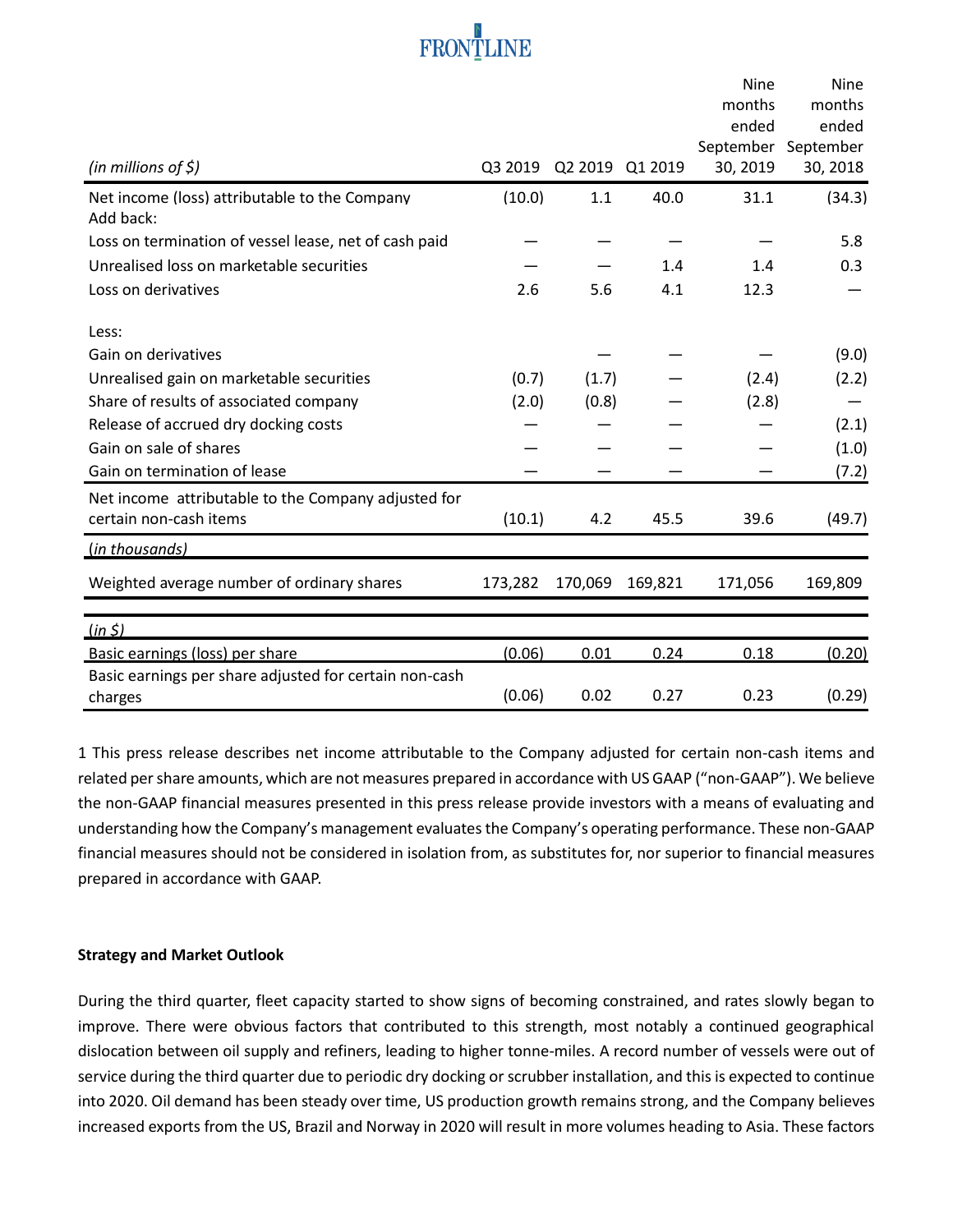

are in play whilst the largest expansion in world refinery capacity in the last 40 years is underway and IMO 2020 is about to kick in.

Crude oil demand growth forecasts have been gradually decreasing over the course of the year, with the IEA's growth forecasts for 2019 and 2020 reducing to 1.0 and 1.2 million barrels per day. Notably, the IEA recently reiterated growth in the second half of 2020 may amount to as much as 1.6 million barrels per day. In addition, the IMO 2020 regulations are expected to be positive for demand as incremental crude oil will be required to meet the expected increase in demand for diesel.

The surge in tanker rates at the beginning of the fourth quarter reminded the market of the relationship between vessel supply and freight rates. Sanctions on the world's largest owner of VLCCs caused panic in the tanker markets, driving freight rates to record levels. While the surge was short-lived, it could not have occurred without the presence of a constructive underlying market. Rates have remained at elevated levels thus far in the fourth quarter, and we expect a strong earnings environment for the balance of the year.

Interestingly, the improved tanker market conditions occurred as 61 newbuilding VLCCs were added to the global fleet thus far in 2019. An additional eight VLCCs are scheduled to be delivered this year, with 41 more to follow in 2020 before the orderbook declines to the lowest levels in over 20 years. The removal of the newbuilding delivery overhang, which has put pressure on the tanker market over the last several years, is a significant development, although a surge in new orders can of course quickly change this. The VLCC and Suezmax orderbooks are now significantly below the number of vessels aged 17.5 years and above.

The Company's constructive market view is reflected in our recent vessel acquisitions and newbuilding orders. Most notably, our acquisition of 10 2019-built Suezmax tankers instantly added incremental earnings generation potential and has thus far proven to be timely. We are also pleased to further extend our relationship with Trafigura through our joint venture to form a leading global supplier of marine fuels. We expect that it will benefit the Company through mitigating risk relating to availability, timely delivery and quality of fuel supplies whilst ensuring competitive pricing. Given our positive market view over the recent quarters, we have maintained high spot exposure for our available operating days. A large majority of our vessels remain employed in the spot markets, we have secured three year time charter contracts for five of the 10 recently-purchased Suezmax tankers and will be opportunistic with respect to increasing our time charter coverage going forward.

Frontline has one of the largest and most modern fleets in the industry with an average age below four years. We believe we are well positioned for the implementation of the IMO 2020 regulations, for which we started preparation in 2017. Presently, one-third of Frontline's fleet has exhaust gas cleaning systems ("scrubbers") fitted, and half of our fleet will have scrubbers by the second quarter of 2020. We always remain focused on maintaining cost-efficient operations and low breakeven levels, which provide significant earnings potential in a strong market environment. Against the backdrop of an expectation for a healthy market for the balance of 2019 and into 2020, we believe we are well positioned to generate cash flows above breakeven levels and create value for our shareholders.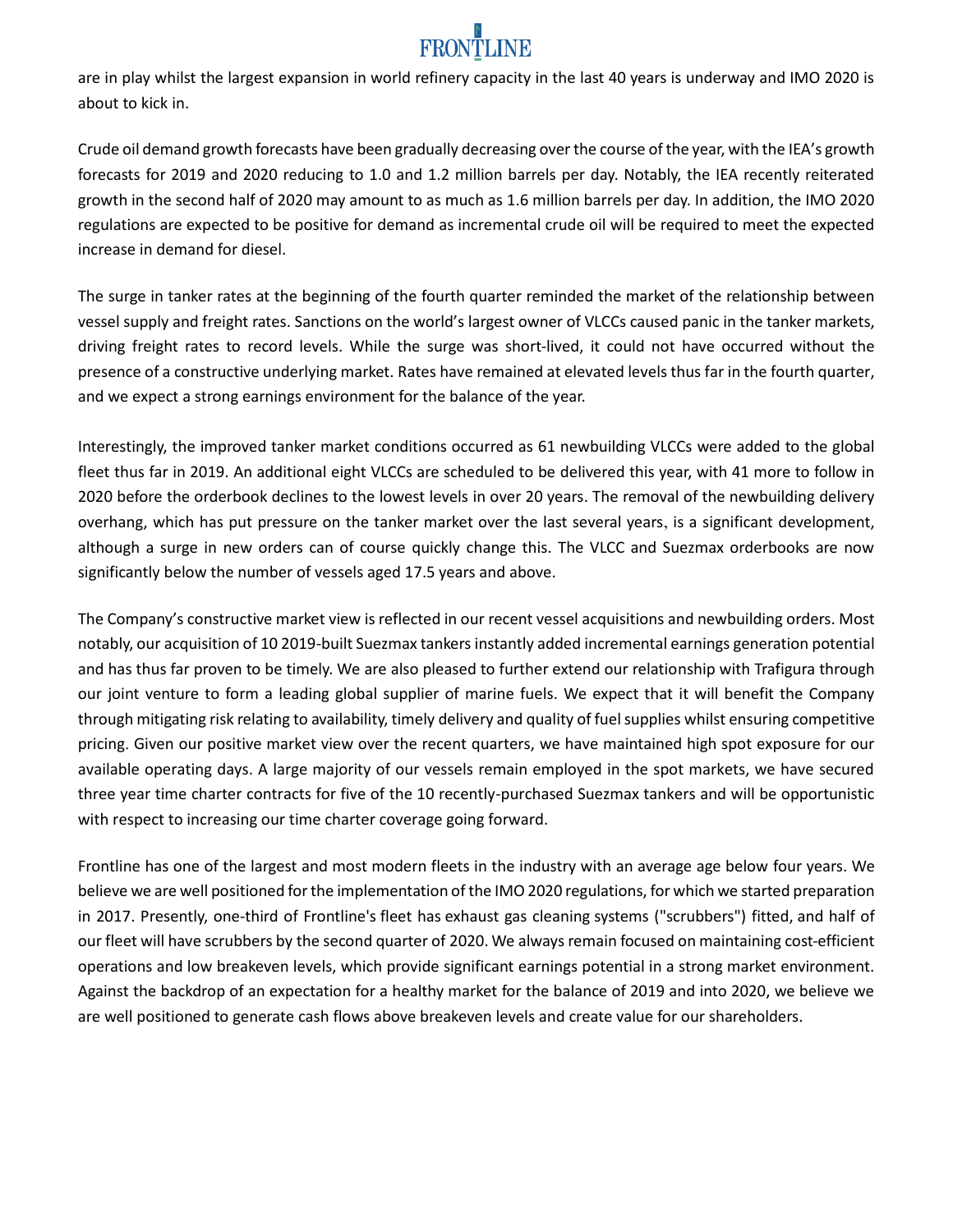

#### **Conference Call and Webcast**

On November 27, 2019 at 9:00 A.M. ET (3:00 P.M. CET), the Company's management will host a conference call to discuss the results.

Participants should dial into the call 10 minutes before the scheduled time using the following numbers:

| Norway           | +47 2156 3162        |
|------------------|----------------------|
| Norway toll free | 800 10392            |
| <b>UK</b>        | +44 (0) 203 009 5710 |
| UK Toll Free     | 0 800 376 7425       |
| USA.             | +1 917 720 0178      |
| USA Toll Free    | 866 869 2321         |
| Conference ID    | 5598374              |

Presentation materials and a webcast of the conference call may be accessed on the Company's website, www.frontline.bm, under the 'Webcast' link.

A replay of the conference call will be available for seven days following the live call. The following numbers may be used to access the telephonic replay:

| <b>UK LocalCall</b> | 0 844 571 8951       |
|---------------------|----------------------|
| <b>UK FreeCall</b>  | 0 808 238 0667       |
| Std International   | +44 (0) 333 300 9785 |
| Norway              | 21 03 42 35          |
| <b>USA</b>          | +1 (917) 677-7532    |
| USA Toll Free       | +1 (866) 331-1332    |
| Conference ID       | 5598374              |

Participant information required: Full name & company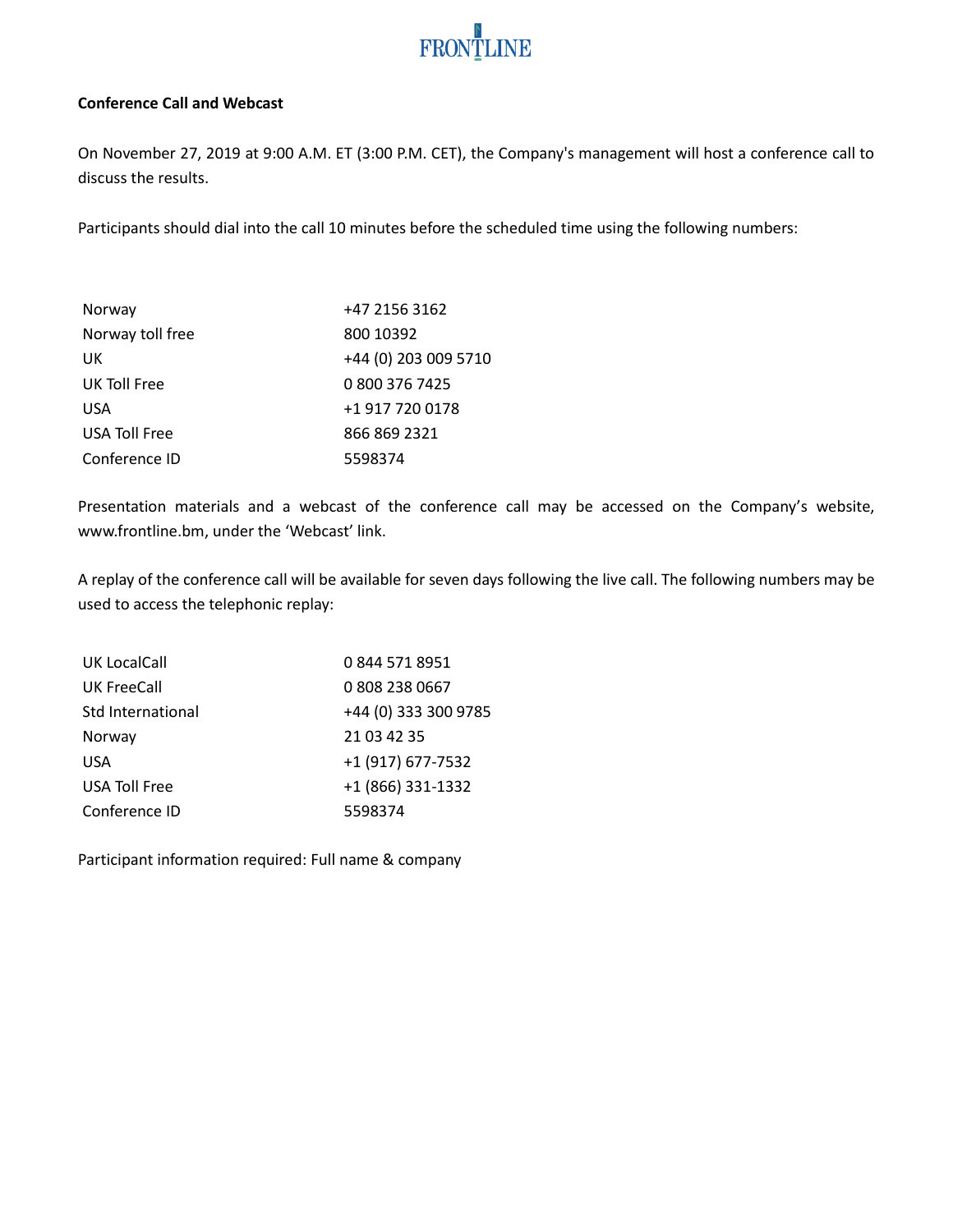

#### **Forward-Looking Statements**

Matters discussed in this report may constitute forward-looking statements. The Private Securities Litigation Reform Act of 1995 provides safe harbor protections for forward-looking statements, which include statements concerning plans, objectives, goals, strategies, future events or performance, and underlying assumptions and other statements, which are other than statements of historical facts.

Frontline Ltd. and its subsidiaries, or the Company, desires to take advantage of the safe harbor provisions of the Private Securities Litigation Reform Act of 1995 and is including this cautionary statement in connection with this safe harbor legislation. This report and any other written or oral statements made by us or on our behalf may include forward-looking statements, which reflect our current views with respect to future events and financial performance, and are not intended to give any assurance as to future results. When used in this document, the words "believe," "anticipate," "intend," "estimate," "forecast," "project," "plan," "potential," "will," "may," "should," "expect" and similar expressions, terms or phrases may identify forward-looking statements.

The forward-looking statements in this report are based upon various assumptions, including without limitation, management's examination of historical operating trends, data contained in our records and data available from third parties. Although we believe that these assumptions were reasonable when made, because these assumptions are inherently subject to significant uncertainties and contingencies which are difficult or impossible to predict and are beyond our control, we cannot assure you that we will achieve or accomplish these expectations, beliefs or projections. We undertake no obligation to update any forward-looking statements, whether as a result of new information, future events or otherwise.

In addition to these important factors and matters discussed elsewhere herein, important factors that, in our view, could cause actual results to differ materially from those discussed in the forward-looking statements include the strength of world economies, fluctuations in currencies and interest rates, general market conditions, including fluctuations in charter hire rates and vessel values, changes in the supply and demand for vessels comparable to ours, changes in world wide oil production and consumption and storage, changes in the Company's operating expenses, including bunker prices, dry docking and insurance costs, the market for the Company's vessels, availability of financing and refinancing, our ability to obtain financing and comply with the restrictions and other covenants in our financing arrangements, availability of skilled workers and the related labor costs, compliance with governmental, tax, environmental and safety regulation, any non-compliance with the U.S. Foreign Corrupt Practices Act of 1977 (FCPA) or other applicable regulations relating to bribery, general economic conditions and conditions in the oil industry, effects of new products and new technology in our industry, the failure of counter parties to fully perform their contracts with us, our dependence on key personnel, adequacy of insurance coverage, our ability to obtain indemnities from customers, changes in laws, treaties or regulations, the volatility of the price of our ordinary shares; our incorporation under the laws of Bermuda and the different rights to relief that may be available compared to other countries, including the United States, changes in governmental rules and regulations or actions taken by regulatory authorities, potential liability from pending or future litigation, general domestic and international political conditions, potential disruption of shipping routes due to accidents, political events or acts by terrorists, and other important factors described from time to time in the reports filed by the Company with the Securities and Exchange Commission or Commission.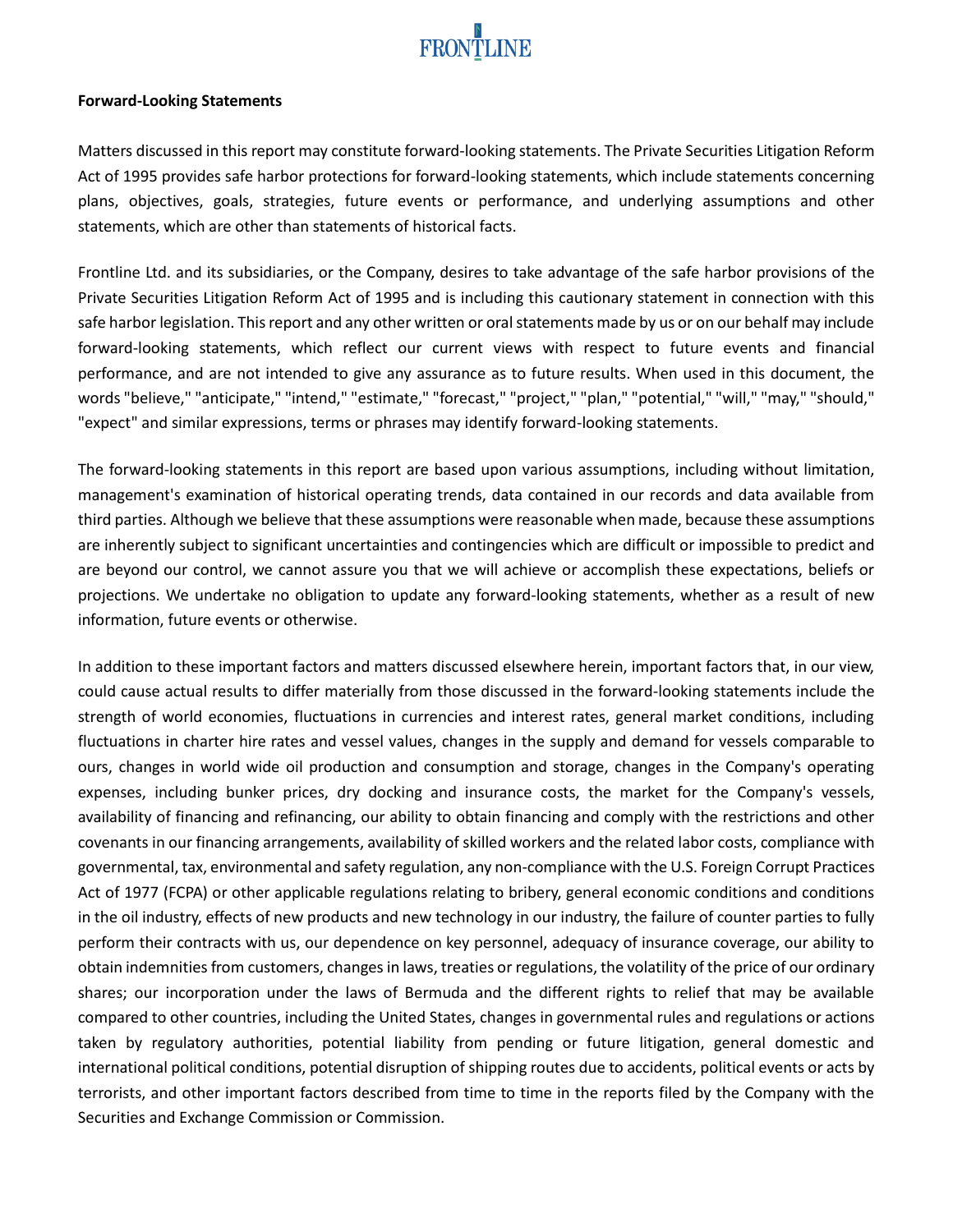

We caution readers of this report not to place undue reliance on these forward-looking statements, which speak only as of their dates. These forward-looking statements are no guarantee of our future performance, and actual results and future developments may vary materially from those projected in the forward-looking statements.

The Board of Directors Frontline Ltd. Hamilton, Bermuda November 26, 2019

Questions should be directed to:

Robert Hvide Macleod: Chief Executive Officer, Frontline Management AS +47 23 11 40 84

Inger M. Klemp: Chief Financial Officer, Frontline Management AS +47 23 11 40 76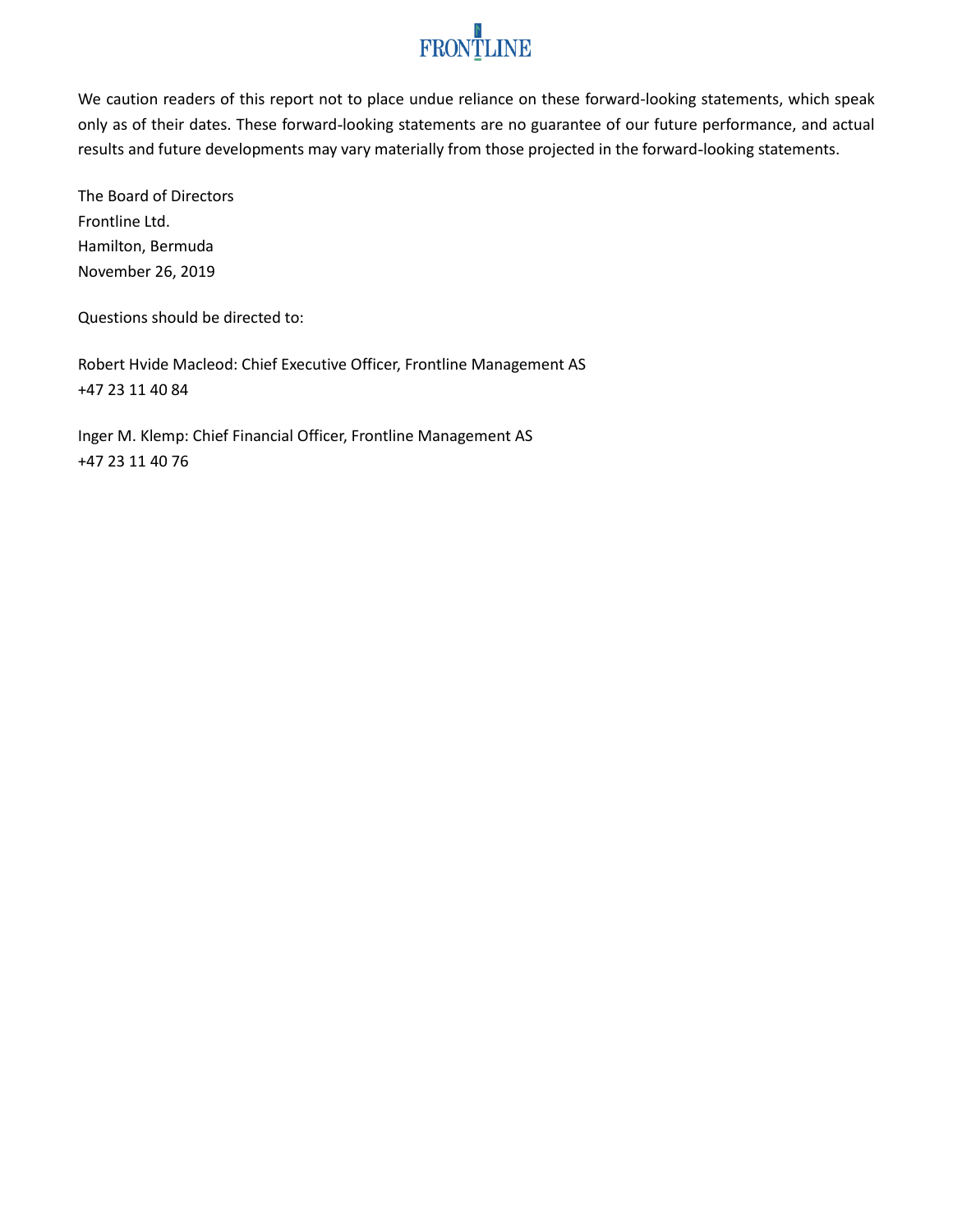

#### **FRONTLINE LTD.**

### **CONDENSED CONSOLIDATED FINANCIAL STATEMENTS (UNAUDITED)**

| 2018<br>Jul-Sep |         | 2019 CONDENSED CONSOLIDATED INCOME STATEMENT<br><b>Jul-Sep</b> (in thousands of \$) | 2019<br>Jan-Sep | 2018<br>Jan-Sep | 2018<br>Jan-Dec |
|-----------------|---------|-------------------------------------------------------------------------------------|-----------------|-----------------|-----------------|
| 188,774         | 187,640 | <b>Total operating revenues</b>                                                     | 619,323         | 525,216         | 742,266         |
| 7,909           | 3,841   | Other operating gain (loss)                                                         | 4,810           | 1,239           | 10,206          |
| 99,563          | 93,480  | Voyage expenses and commission                                                      | 281,656         | 283,063         | 377,772         |
| (4,881)         |         | (1,255) Contingent rental (income) expense                                          | (3,810)         | (18,026)        | (19, 738)       |
| 31,311          | 44,233  | Ship operating expenses                                                             | 114,658         | 98,160          | 130,623         |
| 7,645           | 2,063   | Charterhire expenses                                                                | 6,307           | 16,135          | 21,244          |
| 9,220           | 11,016  | Administrative expenses                                                             | 31,896          | 27,989          | 37,294          |
| 30,724          |         | 29,829   Depreciation                                                               | 85,548          | 94,270          | 122,566         |
| 173,582         |         | 179,366 Total operating expenses                                                    | 516,255         | 501,591         | 669,761         |
| 23,101          | 12,115  | Net operating income (loss)                                                         | 107,878         | 24,864          | 82,711          |
| 160             | 342     | Interest income                                                                     | 1,016           | 556             | 843             |
| (24, 602)       |         | (23,082) Interest expense                                                           | (69, 767)       | (70, 314)       | (93, 275)       |
|                 |         | Gain on sale of shares                                                              |                 | 1,026           | 1,026           |
| 1,420           | 677     | Unrealized gain (loss) on marketable securities                                     | 979             | 1,911           | (3,526)         |
|                 | 1,968   | Share of results of associated company                                              | 2,810           |                 | 246             |
| 311             |         | 623   Foreign currency exchange gain (loss)                                         | 450             | (853)           | (869)           |
| 1,971           |         | (2,615) Gain (loss) on derivatives                                                  | (12, 297)       | 8,925           | 4,256           |
|                 |         | 22 Other non-operating items                                                        | 114             | 94              | 506             |
|                 |         | Net income (loss) before income taxes and non-                                      |                 |                 |                 |
| 2,361           |         | (9,950) controlling interest                                                        | 31,183          | (33,791)        | (8,082)         |
| (24)            |         | (18) Income tax expense                                                             | (35)            | (97)            | (316)           |
| 2,337           |         | (9,968) Net income (loss)                                                           | 31,148          | (33, 888)       | (8, 398)        |
| (96)            | 6       | Net (income) loss attributable to non-controlling                                   | 3               | (372)           | (482)           |
| 2,241           |         | interest<br>(9,962) Net income (loss) attributable to the Company                   | 31,151          | (34, 260)       | (8,880)         |
|                 |         | Basic earnings (loss) per share attributable to the                                 |                 |                 |                 |
| 0.01            |         | $(0.06)$ Company $(5)$                                                              | 0.18            | (0.20)          | (0.05)          |
|                 |         | <b>CONDENSED CONSOLIDATED STATEMENT OF</b>                                          |                 |                 |                 |
| 2018            | 2019    | <b>COMPREHENSIVE INCOME</b>                                                         | 2019            | 2018            | 2018            |
| Jul-Sep         | Jul-Sep | (in thousands of $\zeta$ )                                                          | Jan-Sep         | Jan-Sep         | Jan-Dec         |
| 2,337           |         | (9,968) Net income (loss)                                                           | 31,148          | (33,888)        | (8, 398)        |
| 14              |         | (6) Foreign exchange gain (loss)                                                    | 64              | 903             | 893             |
| 14              |         | (6) Other comprehensive income (loss)                                               | 64              | 903             | 893             |
| 2,351           |         | (9,974) Comprehensive income (loss)                                                 | 31,212          | (32, 985)       | (7,505)         |
| 96              |         | Comprehensive (income) loss attributable to non-<br>(6) controlling interest        | (3)             | 372             | 482             |
| 2,255           |         | Comprehensive income (loss) attributable to the<br>$(9,968)$ Company                | 31,215          | (33, 357)       | (7, 987)        |
| 2,351           |         | (9,974) Comprehensive income (loss)                                                 | 31,212          | (32, 985)       | (7,505)         |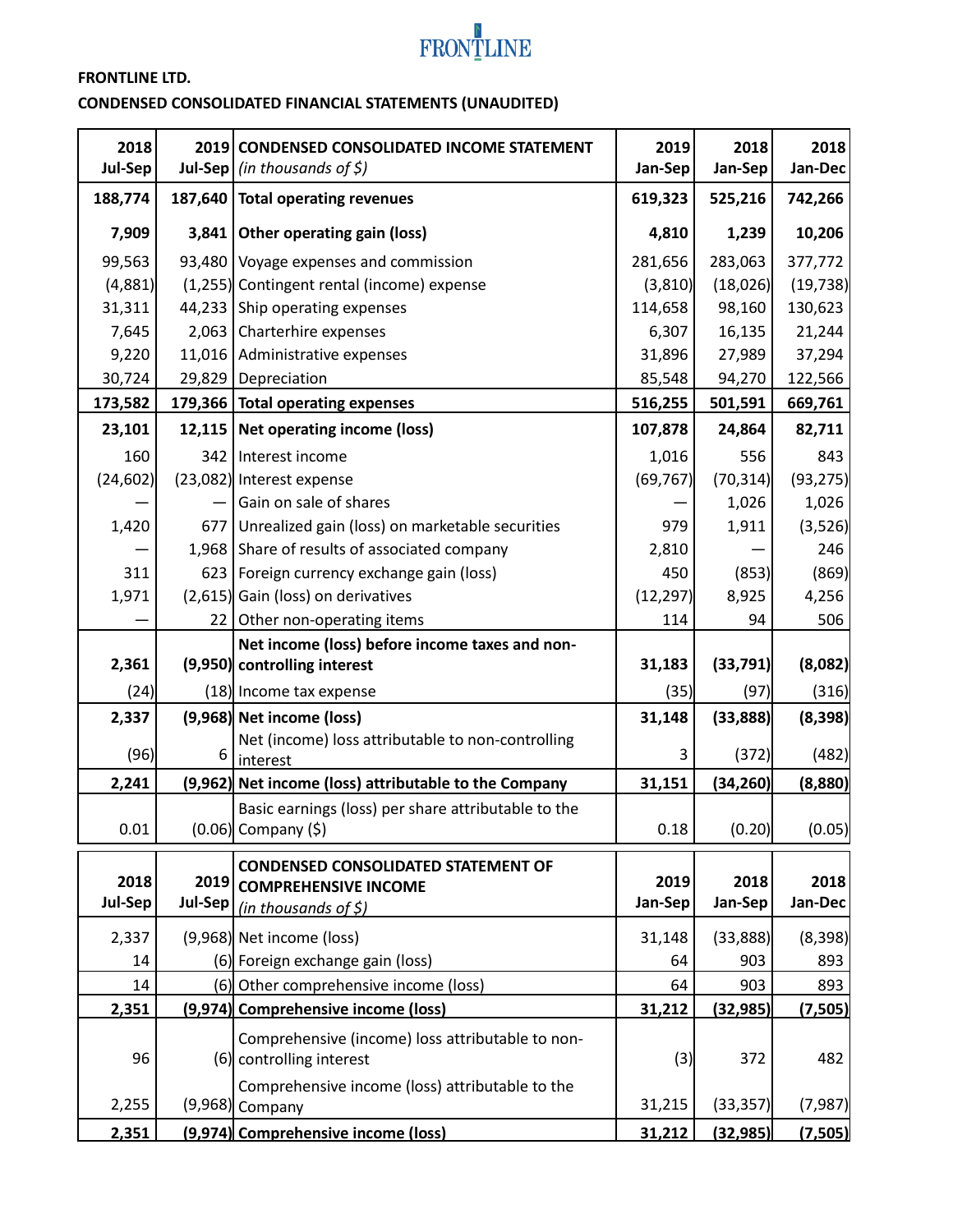

#### **FRONTLINE LTD.**

#### **CONDENSED CONSOLIDATED FINANCIAL STATEMENTS (UNAUDITED)**

| <b>CONDENSED CONSOLIDATED BALANCE SHEETS</b>         |                    |             |
|------------------------------------------------------|--------------------|-------------|
| (in thousands of $\zeta$ )                           | Sep 30 2019        | Dec 31 2018 |
| <b>ASSETS</b>                                        |                    |             |
| <b>Current assets</b>                                |                    |             |
| Cash and cash equivalents                            | 103,834            | 66,484      |
| Restricted cash                                      | 5,039              | 1,420       |
| Marketable securities                                | 1,090              | 836         |
| Marketable securities pledged to creditors           | 9,117              | 8,392       |
| Other current assets<br><b>Total current assets</b>  | 197,884<br>316,964 | 231,113     |
|                                                      |                    | 308,245     |
| <b>Non-current assets</b>                            |                    |             |
| Newbuildings                                         | 29,658             | 52,254      |
| Vessels and equipment, net                           | 2,595,170          | 2,476,755   |
| Vessels under finance lease, net                     | 420,681            | 90,676      |
| Right of use assets under operating leases           | 14,655             |             |
| Investment in finance lease                          | 10,822             | 10,979      |
| Investment in associated company                     | 6,056              | 6,246       |
| Goodwill                                             | 112,452            | 112,452     |
| Prepaid consideration                                | 62,633             |             |
| Other long-term assets                               | 19,349             | 20,234      |
| <b>Total non-current assets</b>                      | 3,271,476          | 2,769,596   |
| <b>Total assets</b>                                  | 3,588,440          | 3,077,841   |
|                                                      |                    |             |
| <b>LIABILITIES AND EQUITY</b>                        |                    |             |
| <b>Current liabilities</b><br>Short term debt        | 129,236            | 120,479     |
| Current portion of obligations under finance lease   | 286,885            | 11,854      |
| Current portion of obligations under operating lease | 6,997              |             |
| Other current liabilities                            | 102,714            | 81,885      |
| <b>Total current liabilities</b>                     | 525,832            | 214,218     |
| <b>Non-current liabilities</b>                       |                    |             |
| Long term debt                                       | 1,594,237          | 1,610,293   |
| Obligations under finance lease                      | 79,390             | 87,930      |
| Obligations under operating lease                    | 7,944              |             |
| Other long-term liabilities                          | 1,138              | 1,183       |
| <b>Total non-current liabilities</b>                 | 1,682,709          | 1,699,406   |
| <b>Commitments and contingencies</b>                 |                    |             |
| Equity                                               |                    |             |
| Frontline Ltd. equity                                | 1,379,684          | 1,163,800   |
| Non-controlling interest                             | 215                | 417         |
| Total equity                                         | 1,379,899          | 1,164,217   |
| <b>Total liabilities and equity</b>                  | 3,588,440          | 3,077,841   |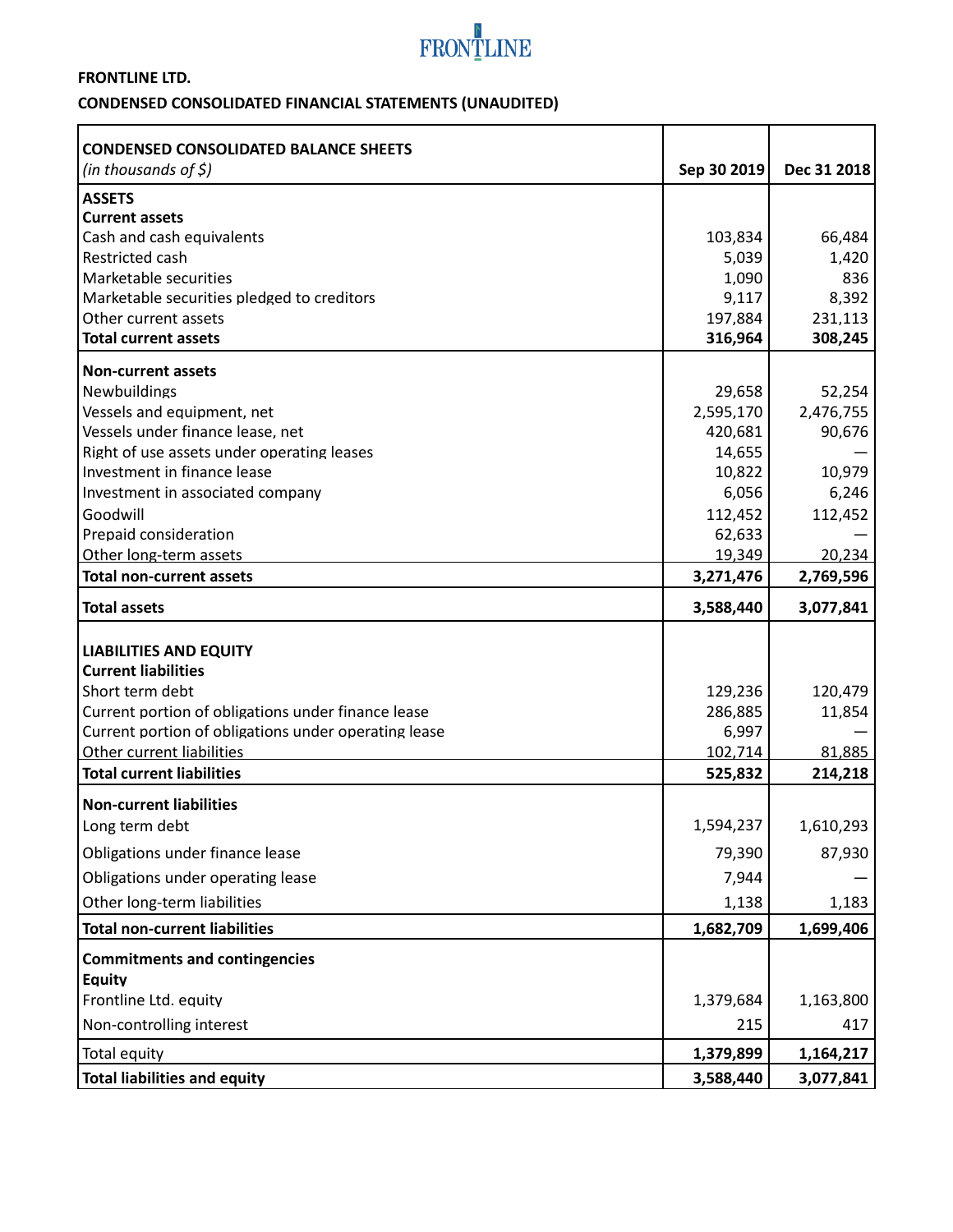

#### **FRONTLINE LTD. CONDENSED CONSOLIDATED FINANCIAL STATEMENTS (UNAUDITED)**

|                |           | <b>CONDENSED CONSOLIDATED STATEMENT OF</b>         |            |            |            |
|----------------|-----------|----------------------------------------------------|------------|------------|------------|
| 2018           |           | 2019 CASH FLOWS                                    | 2019       | 2018       | 2018       |
| <b>Jul-Sep</b> |           | <b>Jul-Sep</b> (in thousands of $\zeta$ )          | Jan-Sep    | Jan-Sep    | Jan-Dec    |
|                |           | <b>OPERATING ACTIVITIES</b>                        |            |            |            |
| 2,337          |           | (9,968) Net income (loss)                          | 31,148     | (33,888)   | (8, 398)   |
|                |           | Adjustments to reconcile net income (loss) to      |            |            |            |
|                |           | net cash provided by operating activities:         |            |            |            |
|                |           | Depreciation and amortization of deferred          |            |            |            |
| 31,333         | 31,001    | charges                                            | 87,942     | 96,100     | 125,038    |
| (8,052)        |           | Other operating loss (gain)                        |            | (1, 382)   | (10, 308)  |
| (4,881)        | (1, 255)  | Contingent rental (income) expense                 | (3,811)    | (18,026)   | (21, 273)  |
|                | 10,331    | Finance lease payments received                    | 12,541     |            |            |
|                |           | (Gain) on sale of shares                           |            | (1,026)    | (1,026)    |
| (1, 420)       | (677)     | Unrealised (gain) loss on marketable               | (979)      | (1,893)    | 3,526      |
|                | (1,968)   | Share of results of associated company             | (2,810)    |            | (246)      |
| (1,634)        | 2,974     | (Gain) loss on derivatives                         | 13,848     | (8, 212)   | (3, 190)   |
| 163            | (161)     | Other, net                                         | 493        | 1,856      | 743        |
| (19, 613)      |           | (2,032) Change in operating assets and liabilities | 32,919     | (22, 051)  | (38, 695)  |
| (1,767)        |           | 28,245 Net cash provided by operating activities   | 171,291    | 11,478     | 46,171     |
|                |           | <b>INVESTING ACTIVITIES</b>                        |            |            |            |
|                |           | Additions to newbuildings, vessels and             |            |            |            |
| (863)          | (18, 637) | equipment                                          | (166, 216) | (204, 106) | (216, 310) |
|                |           | Finance lease payments received                    |            | 2,471      | 5,336      |
| (6,000)        |           | Investment in associated company                   |            | (6,000)    | (6,000)    |
|                |           | Return of loan to associated company               | 3,000      |            |            |
|                |           | Proceeds from sale of shares                       |            | 17,757     | 17,757     |
| (6, 863)       |           | (18,637) Net cash used in investing activities     | (163, 216) | (189, 878) | (199, 217) |
|                |           | <b>FINANCING ACTIVITIES</b>                        |            |            |            |
| 30,636         |           | 1,242 Proceeds from debt                           | 146,007    | 273,872    | 298,871    |
| (66, 749)      |           | (30,196) Repayment of debt                         | (154, 642) | (120, 751) | (172, 412) |
| (1,790)        |           | (2,108) Repayment of finance leases                | (5, 463)   | (7, 953)   | (10,094)   |
|                |           | 41,699 Net proceeds from issuance of shares        | 51,015     |            | 85         |
|                |           | Purchase of shares from non-controlling            |            |            |            |
|                |           | interest                                           | (269)      |            |            |
|                |           | (3,419) Debt fees paid                             | (3, 754)   |            |            |
|                |           | Dividends paid                                     |            | (386)      | (386)      |
| (37, 903)      | 7,218     | Net cash (used in) provided by financing           | 32,894     | 144,782    | 116,064    |
|                |           | activities                                         |            |            |            |
|                |           | Net change in cash and cash equivalents and        |            |            |            |
| (46, 533)      | 16,826    | restricted cash                                    | 40,969     | (33, 618)  | (36, 982)  |
|                |           | Cash and cash equivalents and restricted           |            |            |            |
| 117,801        | 92,047    | cash at start of period                            | 67,904     | 104,886    | 104,886    |
|                |           | Cash and cash equivalents and restricted           |            |            |            |
| 71,268         | 108,873   | cash at end of period                              | 108,873    | 71,268     | 67,904     |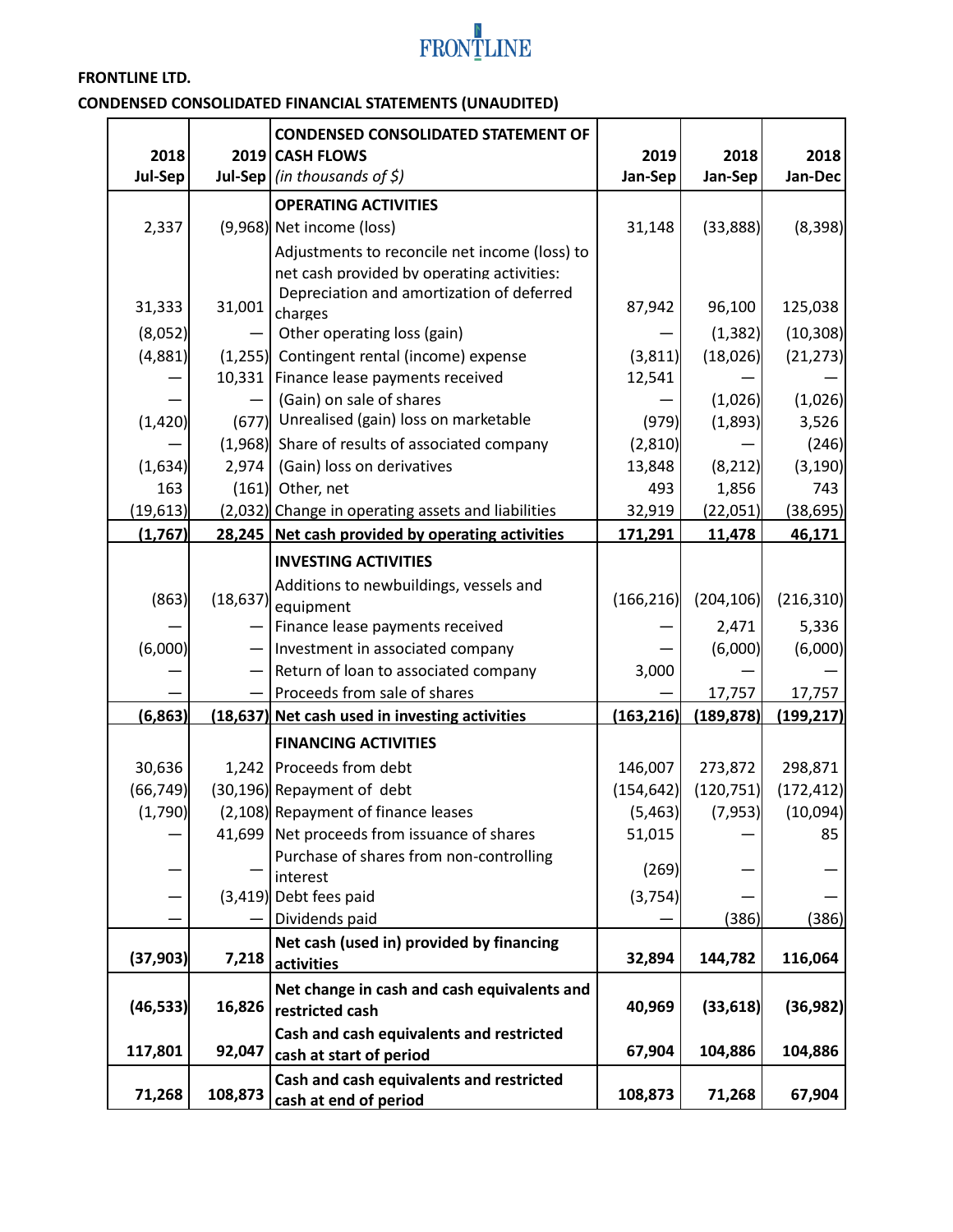

#### **FRONTLINE LTD.**

r

#### **CONDENSED CONSOLIDATED FINANCIAL STATEMENTS (UNAUDITED)**

| <b>CONDENSED CONSOLIDATED STATEMENTS OF CHANGES IN EQUITY</b> | 2019        | 2018        | 2018        |
|---------------------------------------------------------------|-------------|-------------|-------------|
| (in thousands of $\frac{2}{3}$ except number of shares)       | Jan-Sep     | Jan-Sep     | Jan-Dec     |
| <b>NUMBER OF SHARES OUTSTANDING</b>                           |             |             |             |
| Balance at beginning of period                                | 169,821,192 | 169,809,324 | 169,809,324 |
| Shares issued                                                 | 22,794,840  |             | 11,868      |
| <b>Balance at end of period</b>                               | 192,616,032 | 169,809,324 | 169,821,192 |
|                                                               |             |             |             |
| <b>SHARE CAPITAL</b>                                          |             |             |             |
| Balance at beginning of period                                | 169,821     | 169,809     | 169,809     |
| Shares issued                                                 | 22,795      |             | 12          |
| <b>Balance at end of period</b>                               | 192,616     | 169,809     | 169,821     |
| <b>ADDITIONAL PAID IN CAPITAL</b>                             |             |             |             |
| Balance at beginning of period                                | 198,497     | 197,399     | 197,399     |
| Stock compensation expense                                    | 438         | 818         | 1,025       |
| Adjustment on repurchase of non-controlling interest          | (70)        |             |             |
| Shares issued                                                 | 161,506     |             | 73          |
| <b>Balance at end of period</b>                               | 360,371     | 198,217     | 198,497     |
|                                                               |             |             |             |
| <b>CONTRIBUTED CAPITAL SURPLUS</b>                            |             |             |             |
| Balance at beginning and end of period                        | 1,090,376   | 1,090,376   | 1,090,376   |
| <b>OTHER COMPREHENSIVE INCOME (LOSS)</b>                      |             |             |             |
| Balance at beginning of period                                | 224         | 2,227       | 2,227       |
| Other comprehensive income (loss)                             | 64          | 903         | 893         |
| Adjustment on adoption of changes in ASC 825                  |             | (2,896)     | (2,896)     |
| <b>Balance at end of period</b>                               | 288         | 234         | 224         |
|                                                               |             |             |             |
| <b>RETAINED DEFICIT</b>                                       |             |             |             |
| Balance at beginning of period                                | (295, 118)  | (272, 503)  | (272, 503)  |
| Net income (loss) attributable to the Company                 | 31,151      | (34, 260)   | (8,880)     |
| Adjustment on adoption of ASC 606                             |             | (16, 631)   | (16, 631)   |
| Adjustment on adoption of changes in ASC 825                  |             | 2,896       | 2,896       |
| <b>Balance at end of period</b>                               | (263, 967)  | (320, 498)  | (295, 118)  |
|                                                               |             |             |             |
| <b>EQUITY ATTRIBUTABLE TO THE COMPANY</b>                     | 1,379,684   | 1,138,138   | 1,163,800   |
| <b>NON-CONTROLLING INTEREST</b>                               |             |             |             |
| Balance at beginning of period                                | 417         | 321         | 321         |
| Net income (loss) attributable to non-controlling interest    | (3)         | 372         | 482         |
| Adjustment on repurchase of non-controlling interest          | (199)       |             |             |
| Dividend paid to non-controlling interest                     |             | (386)       | (386)       |
| <b>Balance at end of period</b>                               | 215         | 307         | 417         |
| <b>TOTAL EQUITY</b>                                           | 1,379,899   | 1,138,445   | 1,164,217   |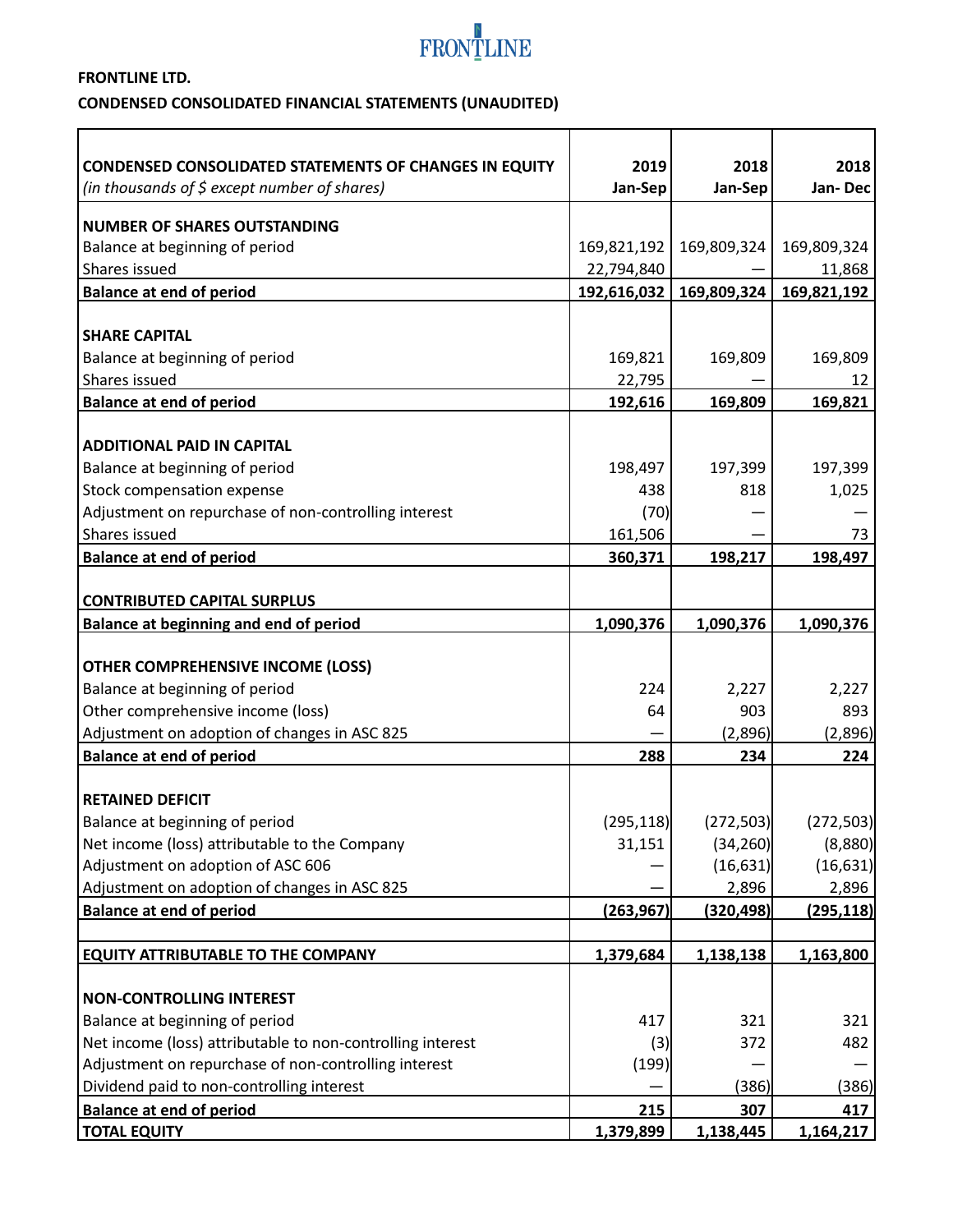

#### **FRONTLINE LTD. SELECTED NOTES TO THE UNAUDITED CONDENSED CONSOLIDATED FINANCIAL STATEMENTS**

#### **1. GENERAL**

Frontline Ltd. (the "Company" or "Frontline") is a Bermuda based shipping company engaged primarily in the ownership and operation of oil tankers and product tankers. The Company's ordinary shares are listed on the New York Stock Exchange and the Oslo Stock Exchange.

#### **2. ACCOUNTING POLICIES**

#### **Basis of accounting**

The condensed consolidated financial statements are stated in accordance with accounting principles generally accepted in the United States. The condensed consolidated financial statements do not include all of the disclosures required in the annual and interim consolidated financial statements, and should be read in conjunction with the Company's annual financial statements included in the Company's Annual Report on Form 20-F for the year ended December 31, 2018, which was filed with the Securities and Exchange Commission on March 28, 2019.

#### **Significant accounting policies**

The accounting policies adopted in the preparation of the condensed consolidated financial statements are consistent with those followed in the preparation of the Company's annual financial statements for the year ended December 31, 2018, with the exception of certain changes noted below.

The Company has adopted ASC 842 effective January 1, 2019 using the modified retrospective transition approach, which allows the Company to recognize a cumulative effect adjustment to the opening balance of accumulated deficit in the period of adoption rather than restate our comparative prior year periods. Based on the Company's analysis, the cumulative effect adjustment to the opening balance of accumulated deficit is zero because (i) the Company did not have any unamortized initial direct costs as of January 1, 2019 that needed to be written off; (ii) the Company did not have any lease incentives or accrued rental transactions that needed to be recognized; and (iii) the timing and pattern of revenue recognition under its revenue contracts that have lease and non-lease components is the same and even if accounted for separately, the lease component of such contracts would be considered operating leases.

The Company currently has three major categories of leases-in - chartered-in vessels, vessels under finance lease and leased office and other space. Upon adoption of ASC 842, the Company has recognized right-of-use assets and corresponding lease liabilities of \$18.5 million on the balance sheet in relation to our operating leases, which have then been amortized during the nine months ended September 30, 2019. The Company does not expect the implementation of this standard to cause a material change in the Company's operating expenses in the fiscal year 2019. The Company has not elected the practical expedient to not separate lease and non-lease components for all of our leases where we are the lessee.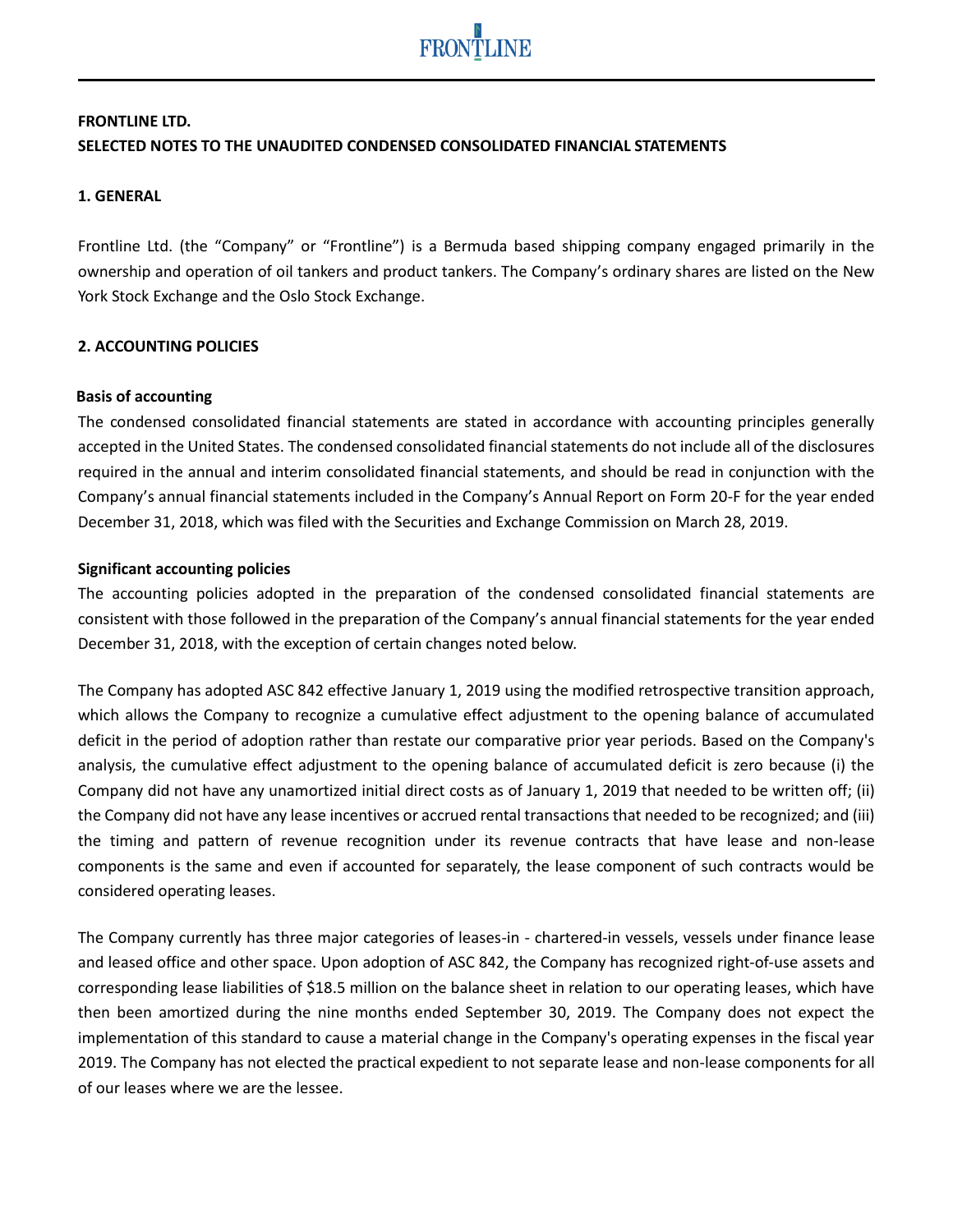## FRONTLINE

ASC 842 also allows lessees to elect as an accounting policy not to apply the provisions of ASC 842 to short term leases (i.e., leases with an original term of 12-months or less). Instead, a lessee may recognize the lease payments in profit or loss on a straight-line basis over the lease term and variable lease payments in the period in which the obligation for those payments is incurred. The accounting policy election for short-term leases shall be made by class of underlying asset to which the right of use relates. The Company has elected not to apply the provisions of ASC 842 to short term leases.

For arrangements where we are the lessor, the adoption of the new lease standard has not had a material impact on our financial statements. The new lease standard provides a practical expedient for lessors in which the lessor may elect, by class of underlying asset, to not separate non-lease components from the associated lease component and, instead, to account for these components as a single component if both of the following are met: (1) the timing and pattern of transfer of the non-lease component(s) and associated lease component are the same and (2) the lease component, if accounted for separately, would be classified as an operating lease. When a lessor, we have elected this expedient for our time charter contracts and voyage charter contracts that qualify as leases and thus do not separate the non-lease component, or service element, from the lease.

#### **3. EARNINGS PER SHARE**

The components of the numerator and the denominator in the calculation of basic earnings per share are as follows:

|                                            | 2019    | 2018      | 2018    |
|--------------------------------------------|---------|-----------|---------|
| (in thousands of $\zeta$ )                 | Jan-Sep | Jan-Sep   | Jan-Dec |
| Net income attributable to the Company     | 31,151  | (34, 260) | (8,880) |
|                                            |         |           |         |
| (in thousands)                             |         |           |         |
| Weighted average number of ordinary shares | 171,056 | 169,809   | 169,810 |

The weighted average number of ordinary shares excludes the 16,035,856 shares issued to and beneficially owned by Trafigura as the shares are held in escrow under the terms of the SPA as of September 30, 2019.

#### **4. TRAFIGURA TRANSACTION**

In August 2019, the Company entered into a sale and purchase agreement with Trafigura to acquire 10 Suezmax tankers built in 2019 through the acquisition of a special purpose vehicle, which will hold the vessels (the "Acquisition").

The Acquisition consideration consists of (i) 16,035,856 ordinary shares of Frontline at an agreed price of \$8.00 per share issuable upon signing; and (ii) a cash amount ranging from \$538.2 million to \$544.9 million, payable upon the closing of the Acquisition, which is targeted as soon as practically possible with December 15, 2019 being the earliest and March 15, 2020 being the latest expected date. Frontline has agreed to time charter-in all the 10 vessels from Trafigura until closing of the Acquisition at a daily rate of approximately \$23,000. In addition Frontline has agreed to charter-out five of the vessels to Trafigura for a period of three years at a daily base rate of \$28,400 plus 50% profit share. As part of the Acquisition, Frontline had options to acquire an additional four Suezmax tankers built in 2019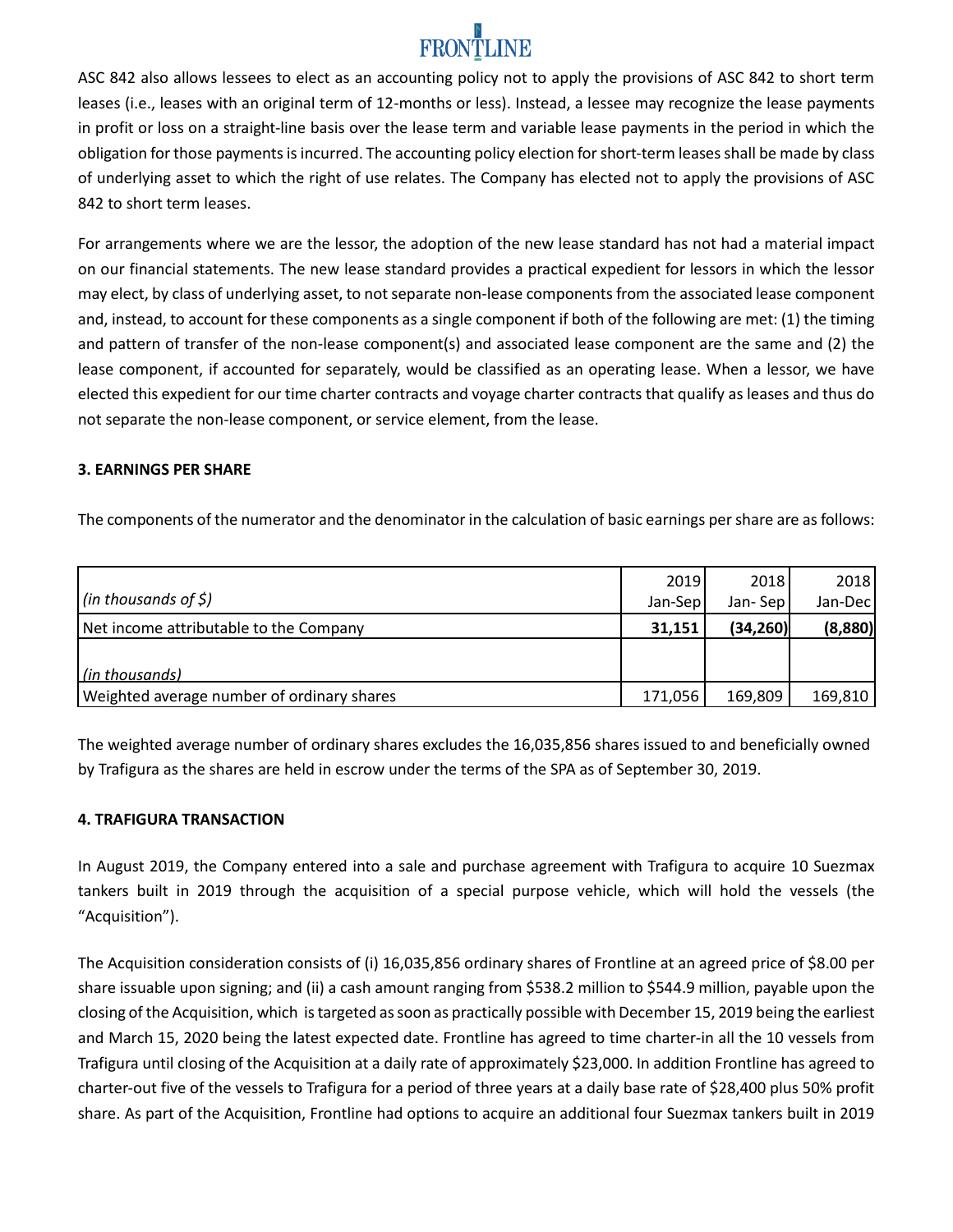

through the acquisition of a second special purpose vehicle. Frontline elected not to exercise the options in September 2019.

Upon commencement of the charters for the five vessels which the Company does not charter back to Trafigura, the Company has concluded that the charter-in constitutes a finance lease, due to the obligation to purchase the underlying asset, and has recognized a right-of-use asset and finance lease obligation. The lease obligation for these vessels on signing of the agreement includes the scheduled charter payments and the cash amount to be paid on closing of between \$269.2 million and \$272.5 million, discounted using the rate implicit in the lease. On issuance of the shares on August 23, 2019, the Company initially recorded a prepaid expense of \$63.5 million, based on the grant date fair value of the shares of \$7.92 per share, which has subsequently been adjusted to the right-of-use asset on commencement of the leases. The Company has recognized a right-of-use asset of \$339.0 million and a finance lease obligation of \$275.4 million in respect of these vessels as of September 30, 2019. Depreciation of \$0.8 million and finance lease interest expense of \$0.8 million has been recognized in the third quarter in relation to these vessels. The weighted average discount rate for these finance leases is 4.36%.

For the five vessels chartered back to Trafigura, the Company has determined that the charter-in of the vessels has not commenced as of September 30, 2019, as control of the right-of-use asset does not transfer to Frontline until closing of the Acquisition as a result of the lease back to Trafigura. The Company has allocated 8,017,928 of the shares issued to the purchase consideration for these vessels, which has been recognized as prepaid acquisition cost. The grant date fair value of these shares was \$63.5 million, based on a share price of \$7.92. In addition, the Company has a commitment to pay a cash amount ranging from \$269.0 million to \$272.4 million on closing of the Acquisition. The net difference between the cash amounts paid and received on the charter-in and charter-out of these vessels has been treated as a reduction of the transaction price for all of the vessels. \$0.9 million of profit on the charter-in and charter-out has been deferred until closing of the Acquisition and is shown net of the prepaid acquisition cost.

#### **5. NEWBUILDINGS**

As of September 30, 2019, the Company's newbuilding program comprised one Suezmax tanker and one VLCC, which are expected to be delivered in April and May 2020, and two LR2 tankers, which are expected to be delivered in January and March 2021.

As of September 30, 2019, total instalments of \$29.2 million have been paid and remaining commitments amounted to \$222.0 million, of which we expect \$6.3 million to be paid in 2019, \$150.4 million to be paid in 2020 and \$65.3 million to be paid in 2021.

In January 2019, the Company took delivery of the VLCC newbuilding Front Defender and in April 2019, the Company took delivery of the VLCC newbuilding Front Discovery.

#### **6. DEBT**

The Company drew down \$55.3 million in January 2019 under its \$110.5 million term loan facility with Credit Suisse in connection with the delivery of one VLCC.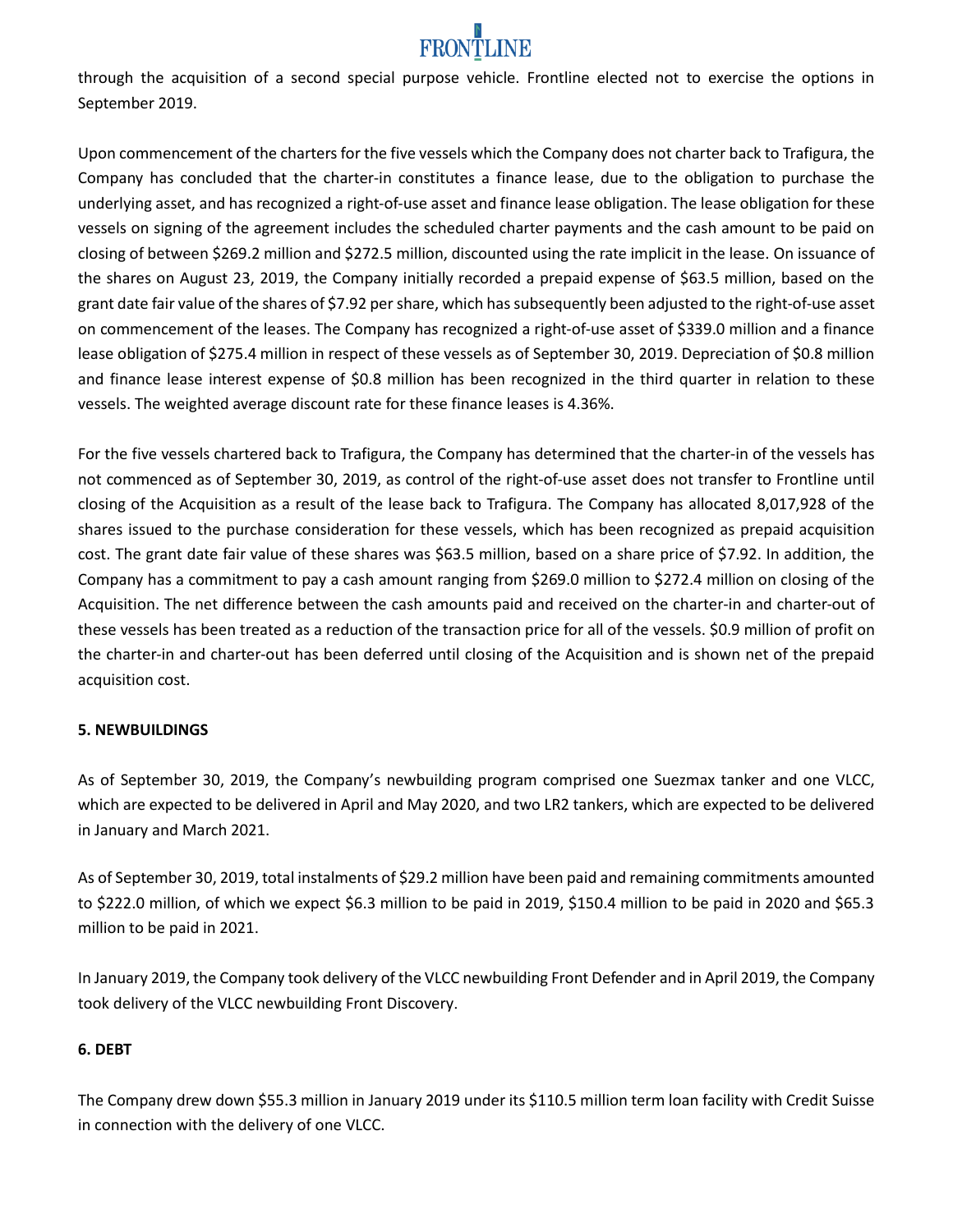

In April 2019, the Company signed an amendment to its \$110.5 million term loan facility with ING for a separate tranche of \$4.1 million to finance the exhaust gas cleaning systems ("EGCS") to be installed on one VLCC on the same terms as the existing. The additional tranche was subsequently drawn in April 2019, along with the delivery tranche of \$55.3 million.

In June 2019, the Company signed amendments to two senior secured term loan facilities with Credit Suisse financing four VLCC's to increase the committed amount under each facility by up to \$15.0 million, or \$30.0 million in total. The additional \$30.0 million was subsequently drawn down in June 2019.

The Company repaid \$66.0 million in the nine months ended September 30, 2019 under its senior unsecured facility of up to \$275.0 million with an affiliate of Hemen Holding Ltd. As of September 30, 2019, \$155.0 million remains available and undrawn.

#### **7. MARKETABLE SECURITIES**

In June 2019, the Company sold 1.3 million shares of Golden Ocean for proceeds of \$6.6 million. At the same time, the Company entered into a forward contract to repurchase 1.3 million shares of Golden Ocean in September 2019 for \$6.7 million. As partial settlement of the contract, the Company entered into a new forward contract to repurchase the shares in December 2019 for \$7.6 million and received a net cash settlement of \$1.2 million after adjustment for foreign exchange differences. This has been treated as a drawdown of debt.

#### **8. INVESTMENT IN ASSOCIATED COMPANY**

In January 2019, Frontline announced that its ownership interest in Feen Marine Scrubbers Inc ("FMSI") had increased to 28.9% following the purchase by FMSI of a 30.8% stake in FMSI from Bjørnar Feen, one of FMSI's founders.

In January 2019, FMSI repaid \$3.0 million of a \$6.0 million interest free loan extended by Frontline to FMSI in July 2018.

A share of results of FMSI of \$2.8 million was recognized in the nine months ended September 30, 2019.

#### **9. SHARE CAPITAL**

The Company had an issued share capital at September 30, 2019 of \$192,616,032 divided into 192,616,032 ordinary shares (December 31, 2018: \$169,821,192 divided into 169,821,192 ordinary shares) of \$1.00 par value each.

In July 2018, the Company announced it had entered into an Equity Distribution Agreement dated July 24, 2018, with Morgan Stanley & Co. LLC for the offer and sale of up to \$100.0 million of common shares of Frontline through an at-the-market share offering ("ATM"). In the second quarter of 2019, the Company issued 1,146,900 shares for combined proceeds of \$9.3 million. In the third quarter of 2019, the Company issued 5,612,084 shares for combined proceeds of \$48.0 million, of which \$41.7 million was received as of September 30, 2019.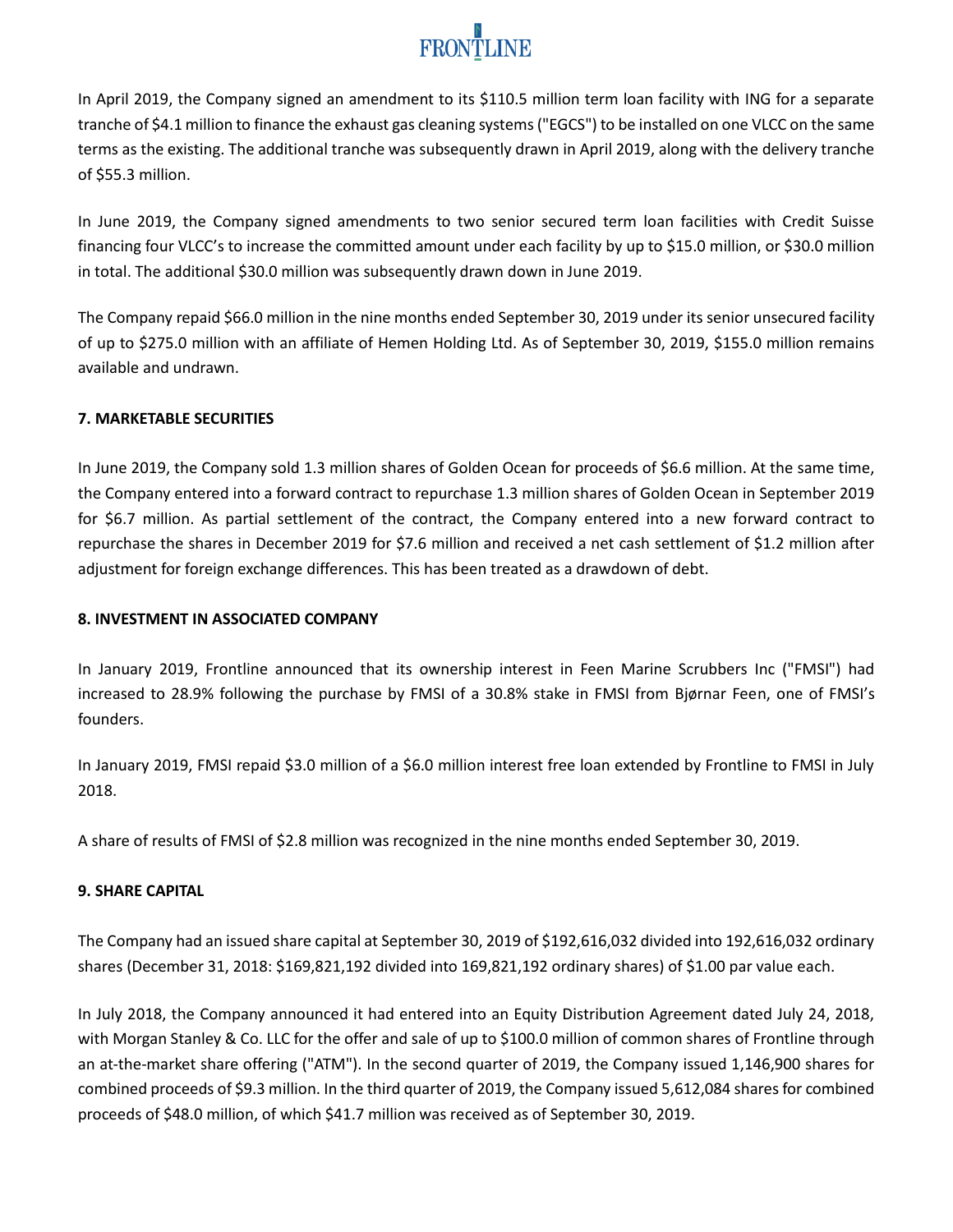

In August 2019, the Company issued 16,035,856 shares at a closing share price of \$7.92 as a part of the consideration for the Acquisition.

#### **10. RELATED PARTY TRANSACTIONS**

At September 30, 2019, the Company leased three of its vessels from SFL Corporation Ltd. ("SFL"), formerly Ship Finance International Limited, a company under the significant influence of the Company's largest shareholder. The Company pays SFL profit share based on the earnings of these vessels. Profit share arising in the nine months ended September 30, 2019 was \$1.5 million, which was \$3.8 million less than the amount accrued in the lease obligations payable when the leases were recorded at fair value at the time of the Company's merger with Frontline 2012.

In the nine months ended September 30, 2019 the Company repaid \$66.0 million under its senior unsecured loan facility of up to \$275.0 million with an affiliate of Hemen Holding Ltd., the Company's largest shareholder.

In the nine months ended September 30, 2019 the Company paid or accrued amounts totalling \$7.4 million due to FMSI in relation to the installation of EGCS on its owned and leased vessels.

In January 2019, FMSI repaid \$3.0 million of a \$6.0 million interest free loan extended by Frontline to FMSI in July 2018.

In August 2019, an affiliate of Hemen Holding Ltd. provided a guarantee to finance the cash amount of up to \$547.0 million, payable at closing of the acquisition of the 10 Suezmax tankers from Trafigura. The facility matures three years after drawdown, carries a fixed interest rate of 5.5% per annum and has an amortization profile of 17 years. A guarantee fee of 0.625% was payable and an arrangement fee of 0.5% is payable on signing the final loan documentation in the event that the Company draws down on the facility. The commitment expires if financing documentation has not been executed on or before March 15, 2020. Subject to the completion of final documentation of the ICBCL financing arrangement (as described below), the Company will not proceed with this facility. The \$3.4 million guarantee fee was paid in the third quarter.

Amounts earned from other related parties comprise office rental income, technical and commercial management fees, newbuilding supervision fees, freights, corporate and administrative services income and interest income. Amounts paid to related parties comprise primarily rental for office space and guarantee fees.

#### **11. COMMITMENTS AND CONTINGENCIES**

As of September 30, 2019, the Company's newbuilding program comprised one Suezmax tanker, one VLCC and two LR2 tankers.

As of September 30, 2019, total instalments of \$29.2 million have been paid and remaining commitments amounted to \$222.0 million, of which we expect \$6.3 million to be paid in 2019, \$150.4 million to be paid in 2020 and \$65.3 million to be paid in 2021.